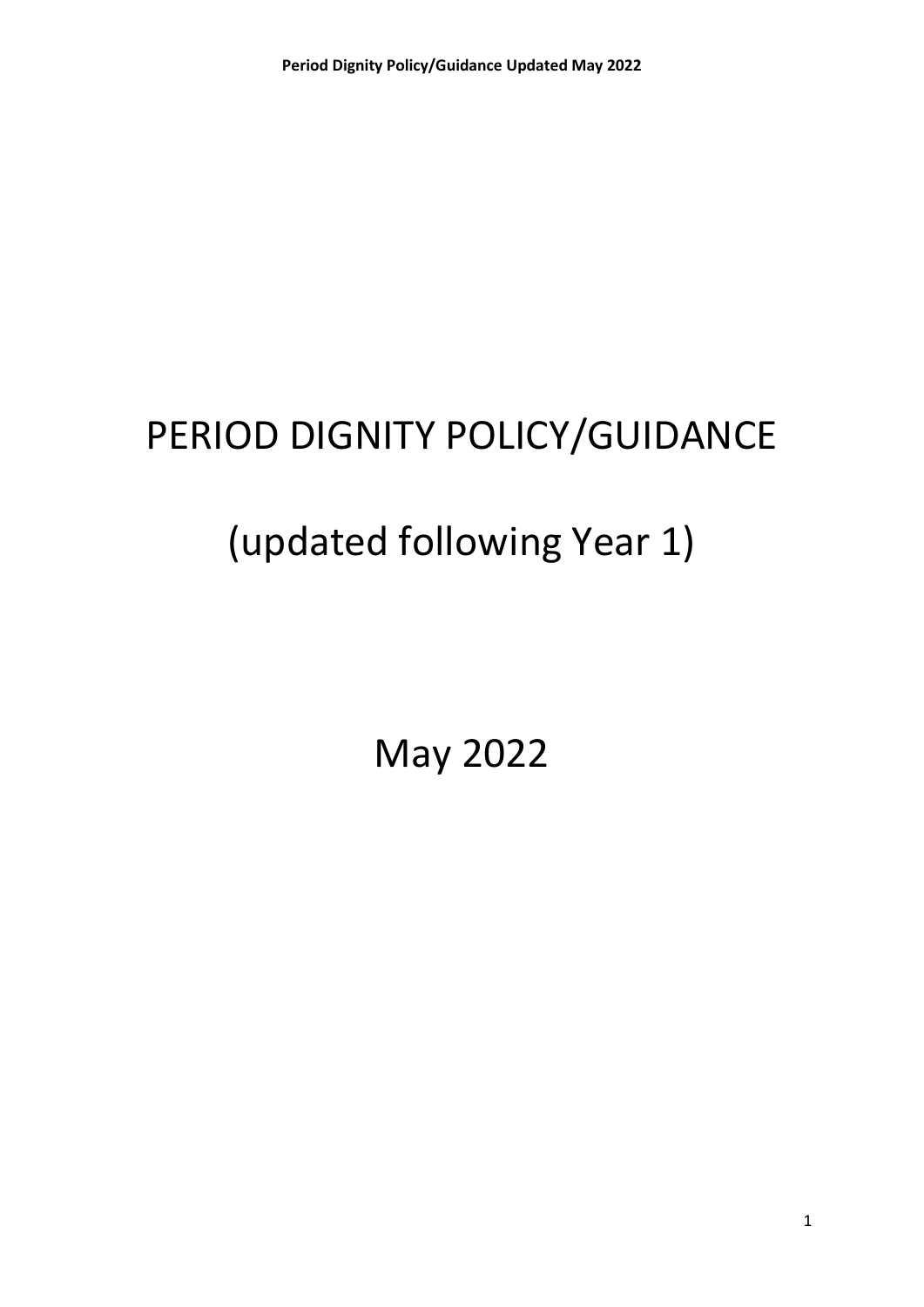## Index

| Budget – What you will get (up to 31 March 2022) and how this has been calculated5 |  |
|------------------------------------------------------------------------------------|--|
|                                                                                    |  |
|                                                                                    |  |
|                                                                                    |  |
|                                                                                    |  |
|                                                                                    |  |
|                                                                                    |  |
|                                                                                    |  |
|                                                                                    |  |
|                                                                                    |  |
|                                                                                    |  |
|                                                                                    |  |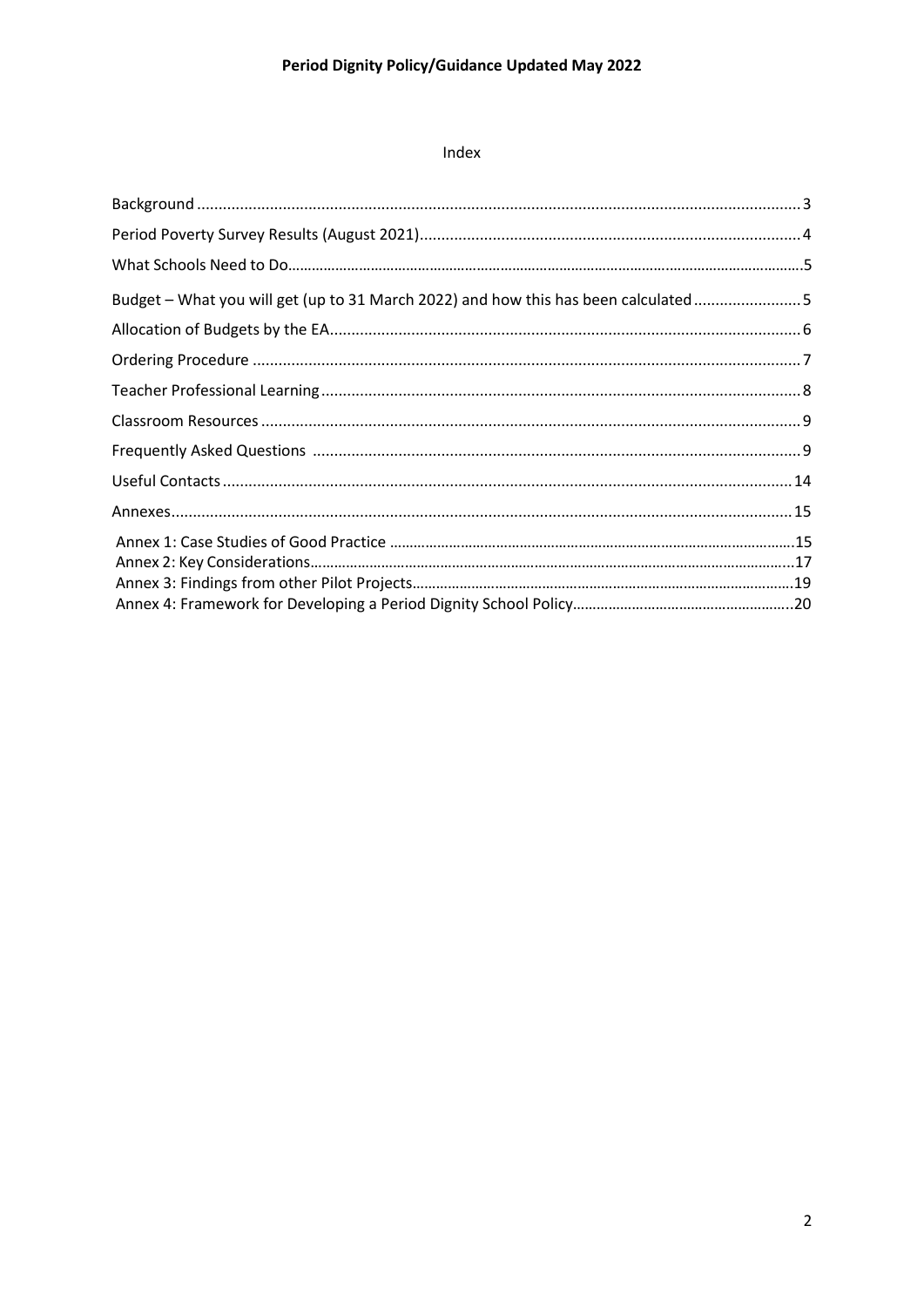## <span id="page-2-0"></span>**Background**

#### **What is period dignity?**

- 1. Period dignity refers to the accessibility and availability of essential care needed to support a period, in conjunction with the removal/breaking of stigma and taboo around periods. Education is a key factor in breaking the stigma surrounding periods and promoting respect, understanding and open discussions about what people may experience when menstruating.
- 2. The pilot scheme to address period dignity in schools aims to promote period dignity and tackle period poverty, helping learners who menstruate to reach their potential.
- 3. Period poverty generally refers to poor menstrual knowledge and/or access to period products.
- 4. [Plan International](https://plan-uk.org/act-for-girls/girls-rights-in-the-uk/break-the-barriers-our-menstrual-manifesto)<sup>1</sup> describes what it calls a toxic trio of:
	- the cost of sanitary products;
	- a lack of education about periods; and,
	- shame, stigma and taboo.
- 5. Period dignity is a cross-cutting issue and, if addressed, has the capacity to impact positively on a range of sectors including schools, further and higher education, health, communities and justice. It is therefore repercussive in nature with significant potential for cross-cutting impact to the benefit of thousands of people.
- 6. There have been significant developments in the rest of the UK in relation to schemes to provide free period products and promote period dignity through education programmes in schools and other educational establishments.
- 7. On the 17 December 2020, the NI Executive agreed to fund a pilot programme to provide free period products to all schools in Northern Ireland with effect from September 2021.
- 8. The pilot scheme addresses the specific needs of the school sector and is supported with curriculum materials and an online Teacher Professional Learning programme for schools, thereby improving period dignity through addressing all three elements of Plan International's toxic trio.
- 9. The free products are not aimed at providing a blanket provision, but the scheme aims to ensure products are available to menstruating learners where and when they need them.

<span id="page-2-1"></span><sup>1</sup> https://plan-uk.org/act-for-girls/girls-rights-in-the-uk/break-the-barriers-our-menstrual-manifesto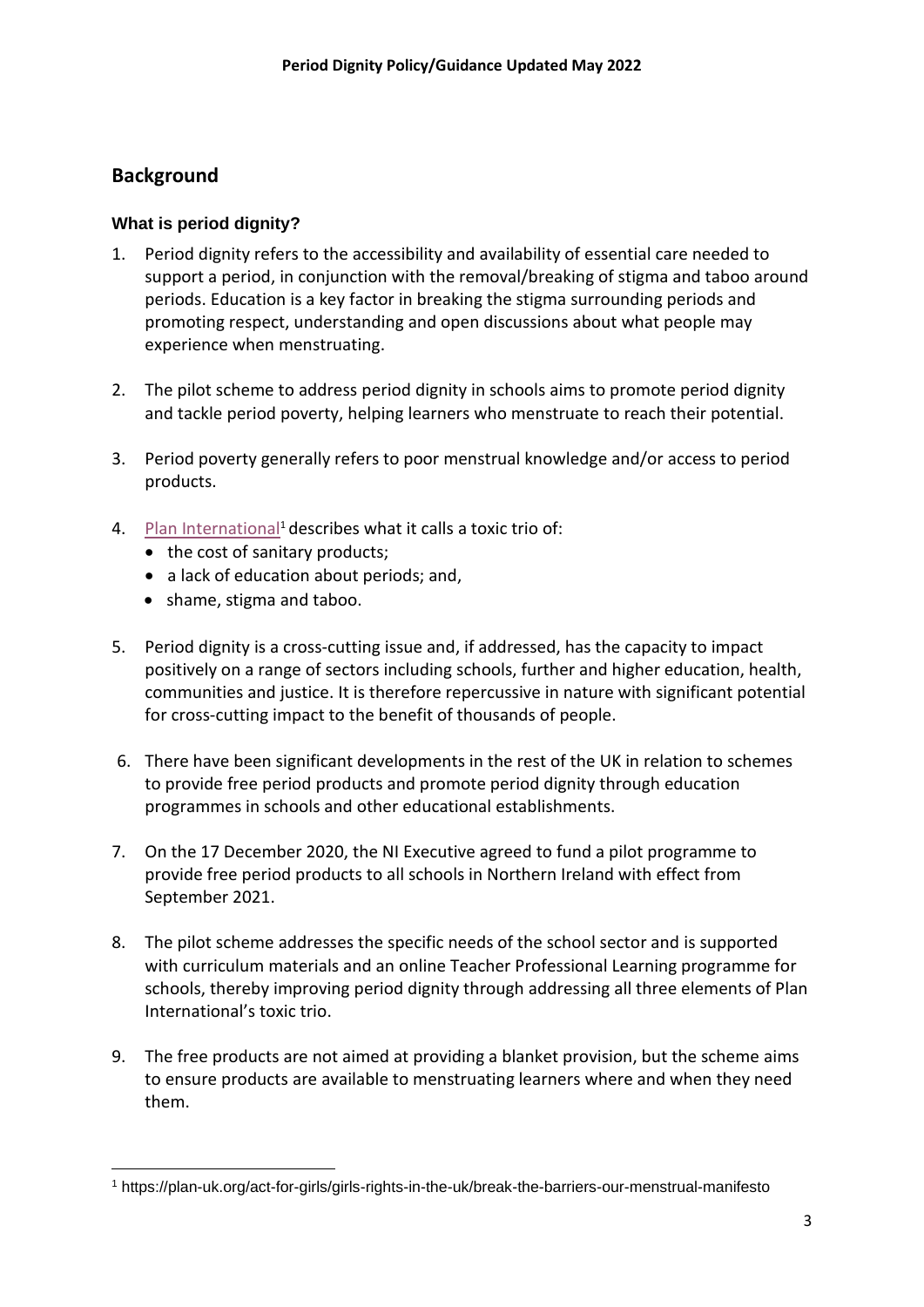# **Period Poverty Survey Results (August 2021)**

- 10. CCEA's Data Science and Statistics and Research Unit sought to gain an insight into the frequency and extent of period poverty and other issues relating to period dignity in Northern Ireland.
- 11. Online questionnaires were made available to pupils and teachers in primary and postprimary schools from 15 June to 2 July 2021.
- 12. 1,711 pupils and 770 teachers responded to the surveys.
- 13. A summary of the responses is listed below.

## **Pupil Survey – Responses received: 1,711**

- o **Almost all pupils (98.2% N=1,681) who responded to this questionnaire supported the new government scheme that supplies free period products to schools.**
- o Over a quarter of pupils (27.5% N=382) who have a period have had difficulty accessing period products.
- o 83.2% (N=318) of pupils who have had difficulty accessing period products experienced this because they didn't have what they needed with them in school.
- o 11.8% (N=45) had difficulty accessing period products because their parents couldn't afford them, while 6.5% (N=25) said they themselves could not afford them.
- $\circ$  8.12% (N=113) of pupils with a period have missed school because they didn't have access to sufficient period products.
- $\circ$  9.7% (N=11) pupils have missed school many times because they did not have sufficient period products.
- $\circ$  Over half of pupils (56.7% N=789) who menstruate have had to ask a friend or teacher for period products while in school.
- o 44.2% (N=756) of pupils' schools provide some period products at present, with 48.9% (N=318) having to use these at some point.
- $\circ$  Over half of pupils (53.0% N=737) were embarrassed when buying period products.
- $\circ$  Almost a quarter of pupils who responded (24.4% N=417) agree that eco factors are important when choosing period products.

#### **Teacher Questionnaire – Responses received: 770**

- o **Almost all teachers who responded (98.8% N=761) agreed with the new government scheme to provide free period products to schools.**
- o The majority of teachers (96.8% N=745) have heard of period poverty.
- o 70% (N=539) of teachers who responded had noted a pupil asking another pupil or member of staff for period products.
- o Over half of teachers' (55.3% N=426) schools already provide free period products.
- o 40.6% (N=313) felt that pupils considered eco factors when buying period products.
- o 67.0% (N=516) of teachers agreed they would find training on menstrual wellbeing and period poverty useful.
- 14. The full Period Poverty Survey Report is [available](https://ccea.org.uk/learning-resources/period-dignity) online.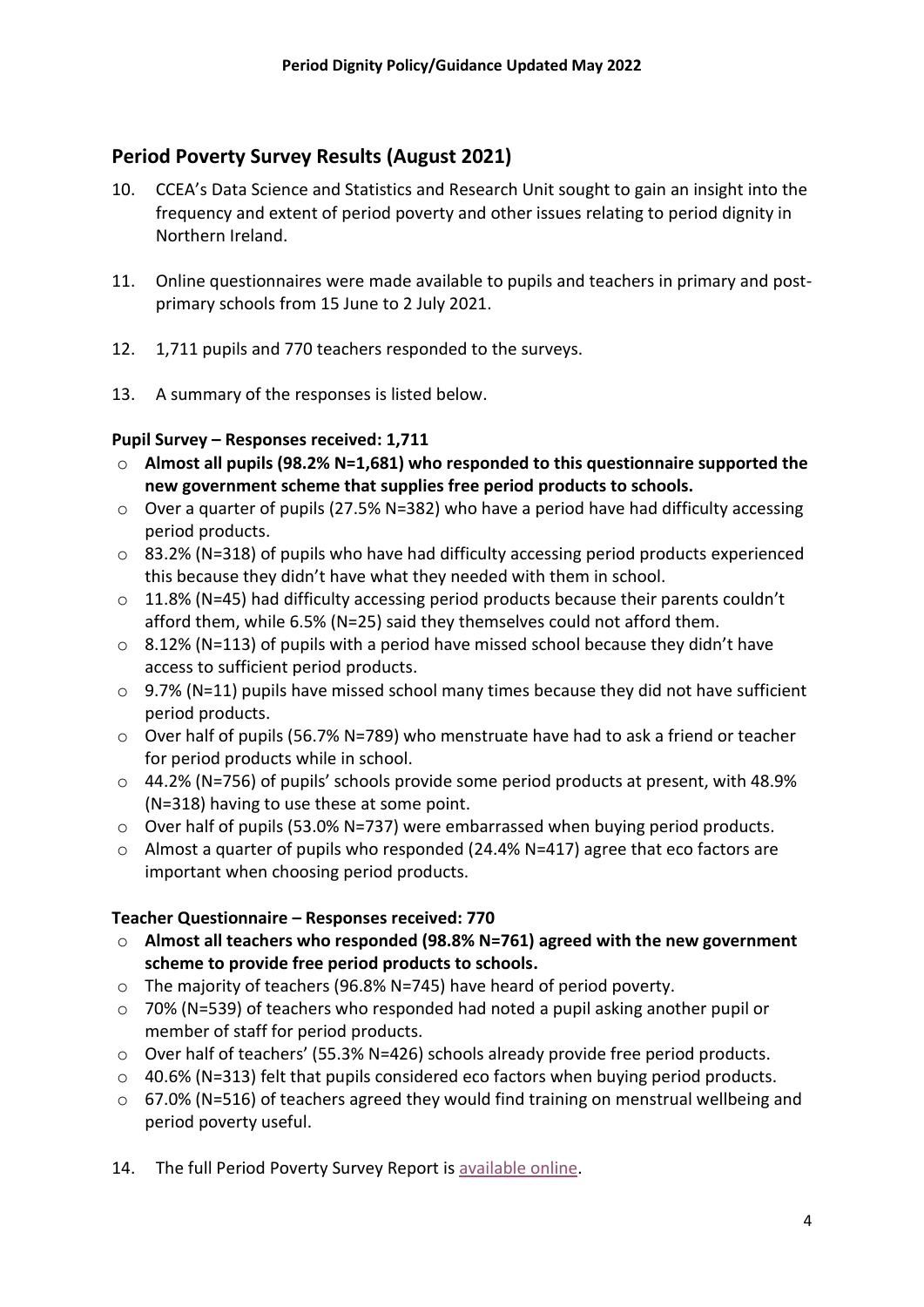#### **Follow-up survey**

A follow-up survey was issued to schools in January 2022 regarding the operation of the scheme and will be published soon.

## **What Schools Need to Do**

- o If you haven't already done so, nominate Period Dignity key contact(s) to implement the scheme in your school and/or attend training. Larger post-primary schools may wish to nominate two members of staff. These key contacts should be from the school senior leadership team where possible to ensure implementation of a whole-school approach and cascade relevant training to other staff members. Thank you to those who have already provided contact details.
- $\circ$  A form to submit the details of [Period Dignity key contact\(s\)](https://ccea.org.uk/period-dignity-updates-form) is available online.
- o A list of school budgets for Post Primary, Special Schools and EOTAS settings has been published on the [DE website](https://www.education-ni.gov.uk/articles/pilot-scheme-address-period-dignity-schools) and accompanies this policy.
- o Please note that Primary Schools and Prep schools will be supported through a stock allocation in September 2022 instead of being allocated a budget. These schools can still order further products in the usual way and their own school budget will be charged.
- o Post Primary and Special Schools should familiarise themselves with their earmarked budget for Period Products for the Financial Year April 2022- March 2023.
- o Period products are available to order now on the EA iProcurement portal or directly with the appointed supplier for schools who do not use EA iProcurement.
- o Details on how to place an order are provided in paragraphs 27–29.
- $\circ$  The delivery timeframe for receipt of your goods is five working days from the placement of your order.
- o Educational professionals (male and female), support staff and pupils, all need to understand:
	- − the policy behind this initiative;
	- − how it links to Relationships and Sexuality Education within the curriculum;
	- − the processes involved in ordering products; and
	- − how the products are utilised.
- $\circ$  We will continue to collect information to evaluate if the period products and processes involved are meeting your needs and those of your pupils.

## <span id="page-4-0"></span>**Budget**

## **What you will get (up to 31 March 2023) and how this has been calculated**

- 15. The Department of Finance has approved the continued funding of this scheme, subject to ongoing evaluation of its effectiveness in meeting its objectives.
- 16. Based on the experience of similar schemes elsewhere, we have estimated a modest 20% overall uptake in this, the second year of the scheme, rising to 30% in the third year, as the scheme becomes established. By uptake we mean percentage of pupils using the scheme for all their needs throughout the academic year, including taking products home.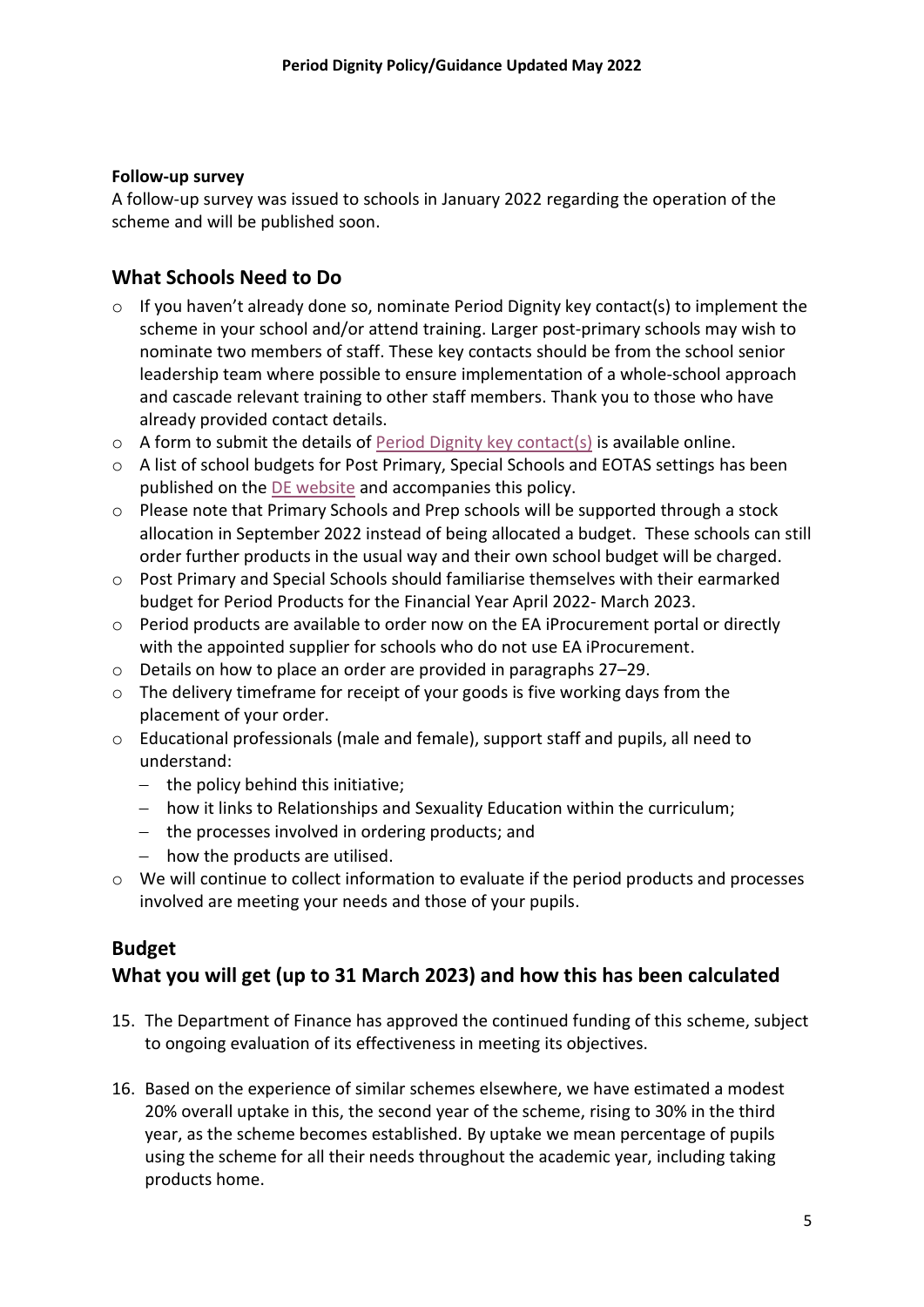- 17. Provision does not include school holidays; however, if their budget allows schools may wish to consider providing for pupils for whom this is essential. Of course, uptake is likely to vary between pupils and schools depending on affordability. See paragraph 18.
- 18. It is not the policy intention to make blanket provision of period products for all pupils. The scheme aims to ensure products are available to learners when they need them. Affordability will be more of a factor for some learners than others, and they may wish to avail of the scheme to meet their needs throughout the academic year, in school and by taking products home. Other learners may need to access the scheme because they have started their period in school unexpectedly or have forgotten to bring period products with them. Many learners will of course sit somewhere between these two scenarios.
- 19. Budget has been set aside for a Primary School stock allocation exercise, based on numbers likely to be menstruating (calculated at 12.5% of Year 6 and Year 7).
- 20. The remaining total available budget has been allocated between schools, based on total number of learners enrolled in the school who are likely to be menstruating, based on their age.
- 21. A weighting has also been applied based on the percentage of pupils entitled to free school meals. Therefore all pupils who menstruate will have access to the scheme, regardless of socio-economic status, but the increased need due to affordability has also been taken into account.
- 22. A small amount of budget has been allocated to 'Boys only' schools to support pupils from other schools who may be attending for lessons under the Entitlement Framework.
- 23. A full list of schools and budgets for free period products can be found on the DE [website.](https://www.education-ni.gov.uk/articles/pilot-scheme-address-period-dignity-schools) The budget is earmarked for spending on Period Products with the appointed supplier for the scheme (John Preston Ltd) and schools should plan to spend their budget by March 2023.

## <span id="page-5-0"></span>**Allocation of Budgets by the EA**

24. The budget is specifically set aside for purchasing period products through iProcurement (or directly with the supplier for schools not using iProcurement) and these will be allocated by the EA through the budget allocation process.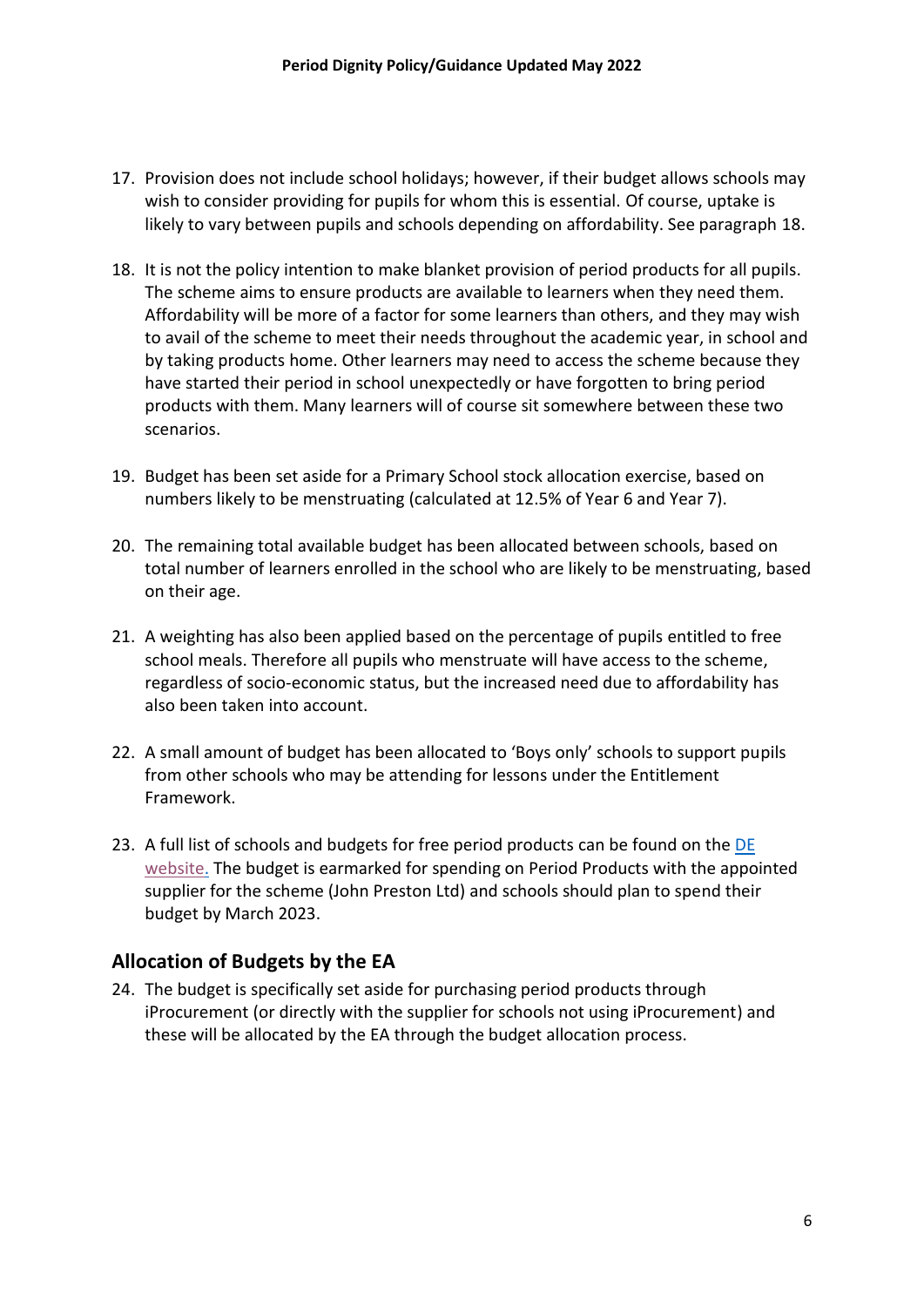LMS Schools

• Will receive the funding directly into their LMS Budget and when ordering period products schools should use their cost centre.

VG/GMI Schools

• VG/GMI Schools will receive their allocated payment for period products and should procure products directly with the supplier by emailing [orders@johnpreston.co.uk.](mailto:orders@johnpreston.co.uk).

Special Schools

• Special Schools will receive the funding centrally and should use their school cost centre and the project-specific function code when ordering period products.

EOTAS

- EOTAS Centres will receive the funding centrally and should use their cost centre and the project-specific function code when ordering period products.
- Special schools and EOTAS will be advised directly of the correct function code to use when ordering period products
- 25. Should schools spend all their 2022/23 budget before the end of March 2023, they may, if they wish, purchase products using their own school budget.
- 26. To ease the administrative burden, Primary schools will be allocated stock in September 2022. They may, if they wish, purchase further products through I Procurement and these will be charged to their own school budget.

# <span id="page-6-0"></span>**Ordering Procedure**

- 27. All schools who use iProcurement must create orders on Oracle iProcurement and pick from the iProcurement store. A valid purchase order is required to place an order with the contractor.
- 28. Schools can search for specific items by entering the Contractor Item Reference "FMM-21-002" into the search bar in the main store, on iProcurement.
- 29. Further details on how to place an order and useful links are provided in the FAQ below.

Information on placing an order can be found in the [Procurement Requisitioner User](https://www.eani.org.uk/sites/default/files/2020-06/iProcurement%20Requisitioner%20User%20Guide%20May%202020.pdf)  [Guide](https://www.eani.org.uk/sites/default/files/2020-06/iProcurement%20Requisitioner%20User%20Guide%20May%202020.pdf) on [EANI](https://www.eani.org.uk/) website. EANI also provides a [Frequently Asked Questions](https://www.eani.org.uk/sites/default/files/2020-06/Frequently%20Asked%20Questions%2021.05.2020.pdf) document.

A copy of the schedule for Feminine Hygiene Products is available on [EA Procure.](https://procurement.eani.org.uk/) This schedule is commercially sensitive information and must not be shared with any supplier. You will require login details for EA Procure to have access to the contract schedule.

The FAQ document above explains how you can request login details or simply email **[EAProcure@eani.org.uk](mailto:EAProcure@eani.org.uk)**. Schools must ensure they receipt the products once received to ensure prompt payment of the contractor.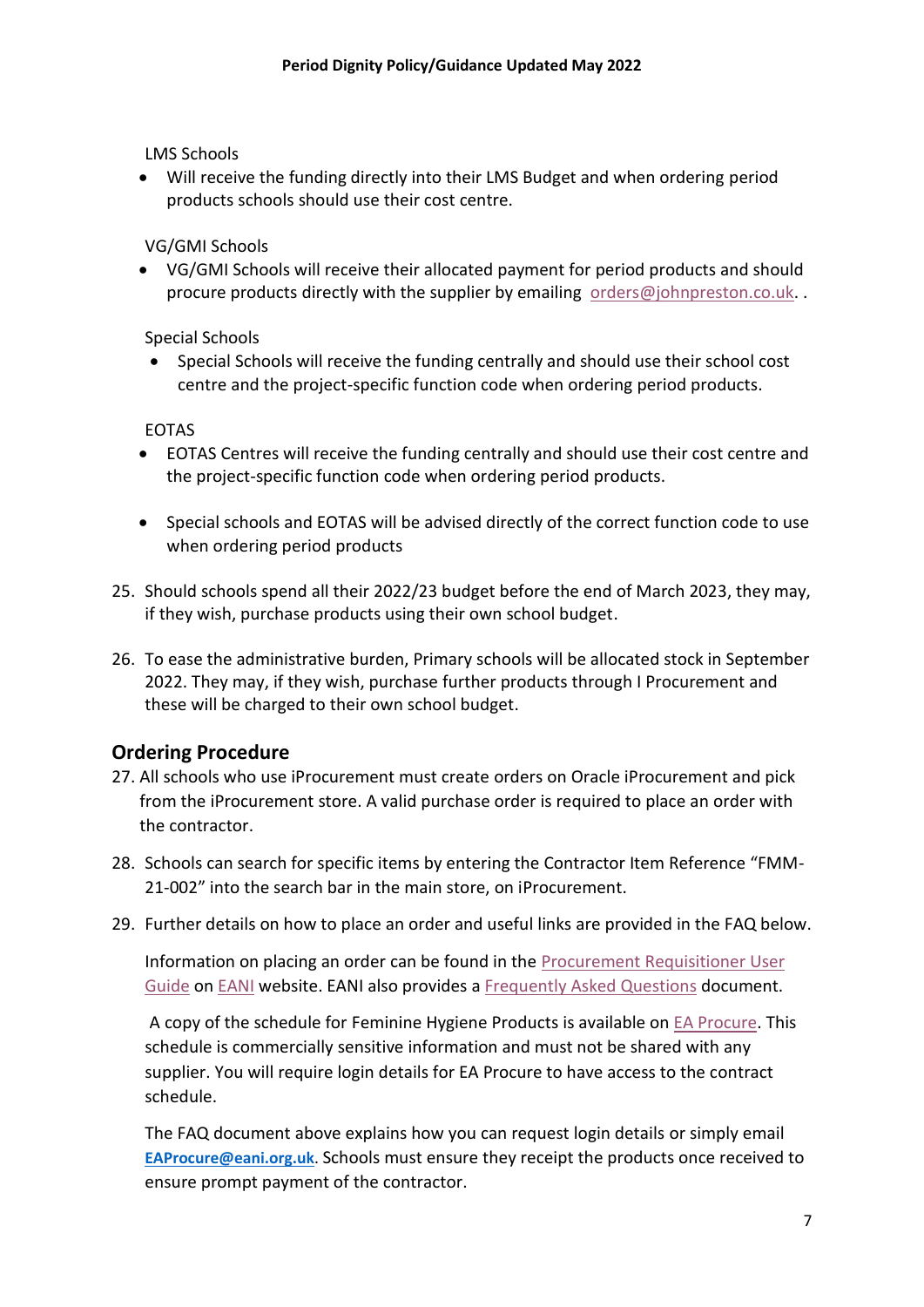**Note** - **Schools who do not use iProcurement**, such as Voluntary Grammar and Grant Maintained Integrated Schools, can use the instructions in Paragraph 29 to obtain the schedule and prices and then email the supplier [orders@johnpreston.co.uk.](mailto:orders@johnpreston.co.uk) Ordering with the appointed supplier will allow these schools to benefit from competitive pricing and ensure demand data is captured during monitoring of the pilot.

# <span id="page-7-0"></span>**Teacher Professional Learning**

- 30. Teaching staff involved in teaching Relationships and Sexuality Education, Pastoral staff and, potentially, school nurses may want to undertake training for the implementation of the scheme, period dignity, period poverty and menstrual wellbeing, as well as gain an understanding of what advice should be given to all pupils, regardless of gender.
- 31. Topics covered will include:
	- Overview of the Period Dignity Pilot Scheme in Northern Ireland schools;
	- The toxic trio and its impact on menstruating pupils;
	- Challenging negative attitudes, stereotypes and gender inequality around periods;
	- Facts about menstruation;
	- Menstrual wellness physical and emotional wellbeing, leading up to and during periods;
	- Menstrual hygiene essential facts and how to deal with related situations; and
	- Challenges pain, anxiety, fear, embarrassment, myths;
	- How Period Dignity links to Relationships and Sexuality Education within the curriculum;
	- Developing a *Period Dignity School Policy*.
- 32. The sessions will be recorded so that teachers can avail of them at a convenient time if they have been unable to participate in a live session. Dates, times, and content of the TPL sessions will be communicated to Period Dignity key contacts in schools. Registration will be available through Eventbrite.
- 33. Teacher Release is available for participating teachers.
- 34. Schools are expected to develop their own internal Period Dignity Policy using this document as a base. A framework is available to schools (see Annex 4) and the content covered in the school policy can be discussed during the online Teacher Professional Learning session(s).
- <span id="page-7-1"></span>35. Non-teaching staff involved in the ordering of period products will also wish to familiarise themselves with the ordering process, budget limits and promotion and managing of products in school.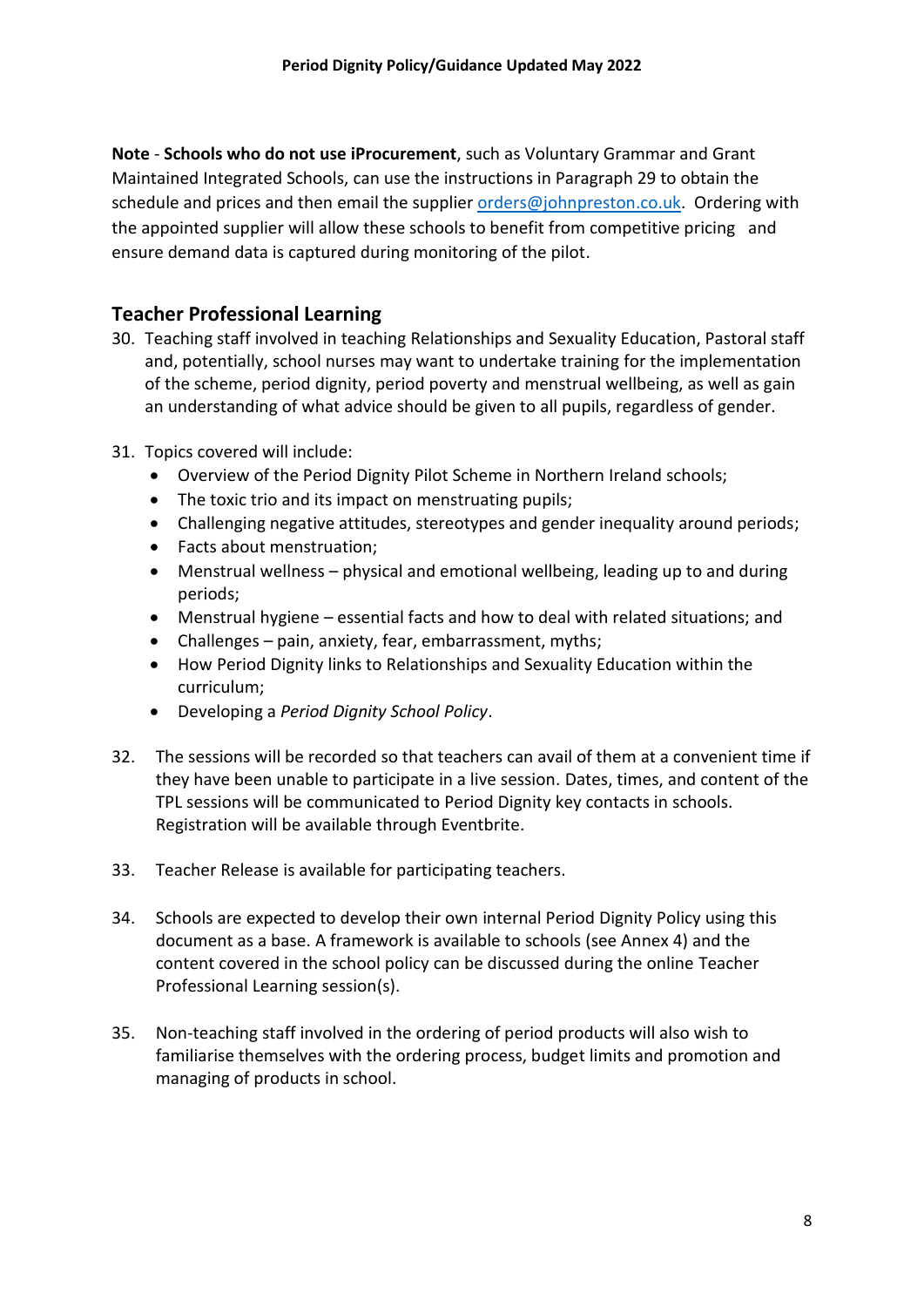# **Classroom Resources**

36. CCEA is developing new teaching resources on these topics, which will be added to the [CCEA website](https://ccea.org.uk/learning-resources/period-dignity) over the academic year. Examples of the resources will be explored through the TPL sessions.

These include:

## **Primary Schools**

- Changes in their body during puberty
- Menstruation, the facts
- Menstrual wellness physical and emotional wellbeing, leading up to and during periods
- Menstrual hygiene essential facts and how to deal with related situations
- Challenges pain, anxiety, fear, embarrassment, myths.

#### **Post-Primary Schools**

- Facts about menstruation
- Menstrual wellness physical, emotional and psychological wellbeing, leading up to and during periods
- Period products the different types, advantages, and disadvantages, how to dispose of them
- Menstrual hygiene essential facts and how to deal with related situations
- Challenges pain, anxiety, fear, embarrassment, myths
- Toxic Shock Syndrome (TSS)
- Endometriosis symptoms, support and treatment
- Other menstrual cycle issues, for example Polycystic Ovary Syndrome (PCOS) or Premenstrual Dysphoric Disorder (PMDD).

The resources will also include approaches to challenging negative attitudes, stereotypes and gender inequality around periods.

# <span id="page-8-0"></span>**Frequently Asked Questions**

#### **School budgets**

#### **How do I find out my school budget for free period products?**

37. School budgets for the purchase of period products are available on th[e DE website.](https://www.education-ni.gov.uk/publications/period-dignity)

#### **How has my school budget for free period products been calculated?**

38. The total available budget has been shared between schools, based on total number of learners enrolled in the school who are likely to be menstruating, based on their age. A weighting has also been applied based on the percentage of pupils entitled to free school meals. Therefore, all pupils who menstruate will have access to the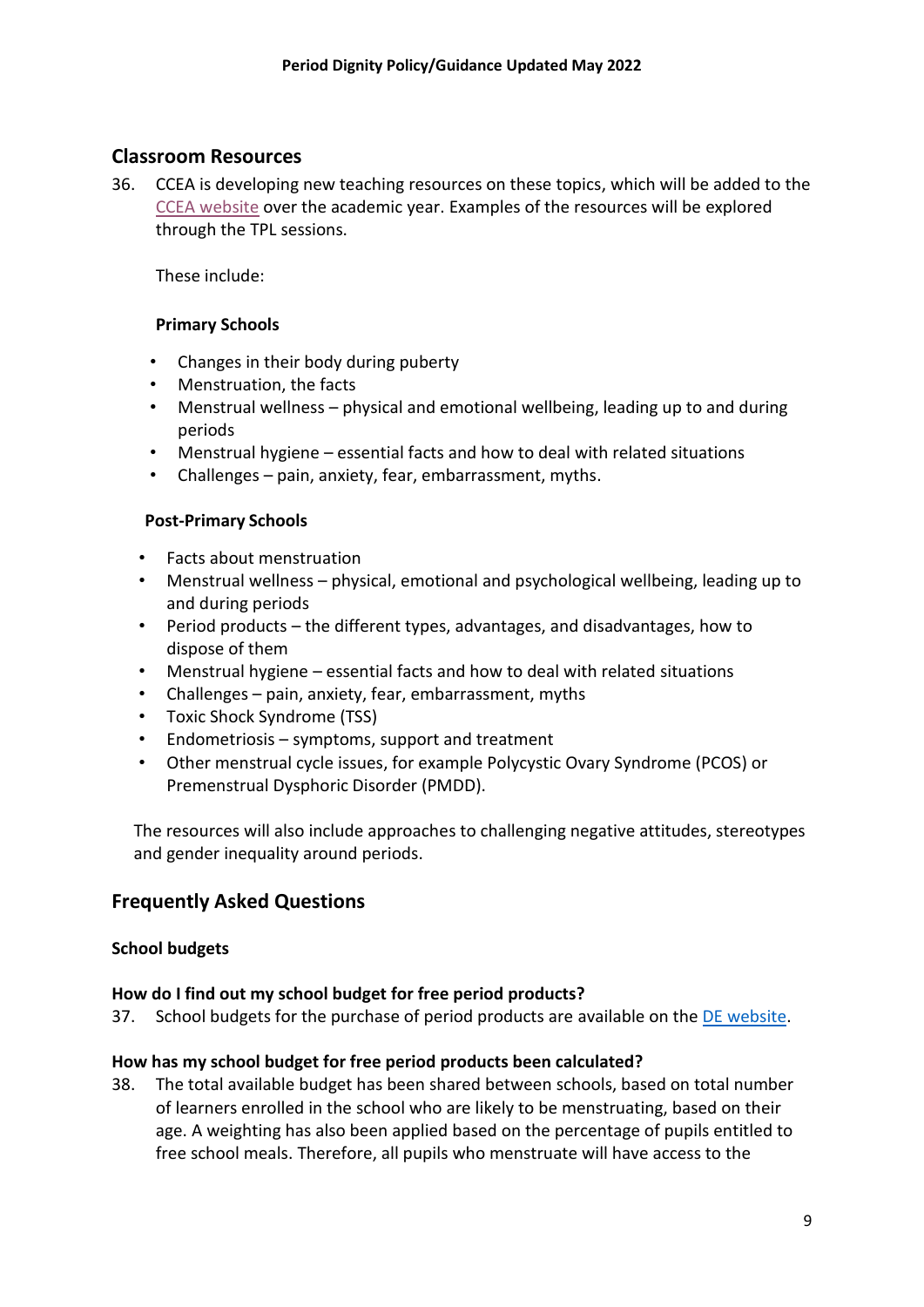scheme, regardless of socio-economic status, but the increased need due to affordability has also been taken into account.

#### **My school budget seems too low/high, what do I do?**

- 39. This budget is to cover the period to 31 March 2023. Budgets will continue to be adjusted as the pilot scheme becomes embedded and we begin to understand levels of demand, based on school ordering levels and survey feedback. There are range of products at variable prices, and each product has availability to order either individual packs or large supplier pack size (which will include a number of the individual pack sizes). Schools can order either, depending on their individual needs.
- 40. If you still have queries on the budget that has been calculated for your school, you can contact the Department (see contact list).

#### **My Primary school has not been allocated a budget – why is this?**

41. Feedback from the first year of the scheme was that the effort of ordering products was not commensurate with the level of funding made available to Primary Schools. Budgets were small because of the low numbers likely to be menstruating. A successful stock allocation exercise took place in February 2022 to bring Primary Schools on board and the Steering Group agreed that we should proceed on this basis for 2022/23. Primary Schools will receive an allocation of stock in September. Should you wish to order stock in the meantime, you can do so in the normal way and the products will be charged to your school budgets.

#### **Ordering products**

#### **How do I order period products?**

- 42. Schools can search for specific items by entering the Contractor Item Reference "FMM-21-002" into the search bar in the main store, on iProcurement.
- 43. Further details on how to place an order and useful links are detailed in the FAQ below. Orders must be created on Oracle iProcurement before you receive any products and picked from the iProcurement store.

Information on placing an order can be found in the [iProcurement requisitioner user](https://www.eani.org.uk/sites/default/files/2020-06/iProcurement%20Requisitioner%20User%20Guide%20May%202020.pdf)  [guide](https://www.eani.org.uk/sites/default/files/2020-06/iProcurement%20Requisitioner%20User%20Guide%20May%202020.pdf) and further help is available in [iProcurement Frequently Asked Questions](https://www.eani.org.uk/sites/default/files/2020-06/Frequently%20Asked%20Questions%2021.05.2020.pdf)

Both of these documents are available on the EANI website at [www.eani.org.uk](file:///C:/Users/dcoffey/AppData/Local/Microsoft/Windows/INetCache/Content.Outlook/SFMU7U97/www.eani.org.uk)

44. A copy of the schedule for Feminine Hygiene Products is available o[n EA Procure.](https://procurement.eani.org.uk/) This Schedule is commercially sensitive information and must not be shared with any supplier. You will require login details for EA Procure in order to have access to the contract schedule and the FAQ above details how you can request login details.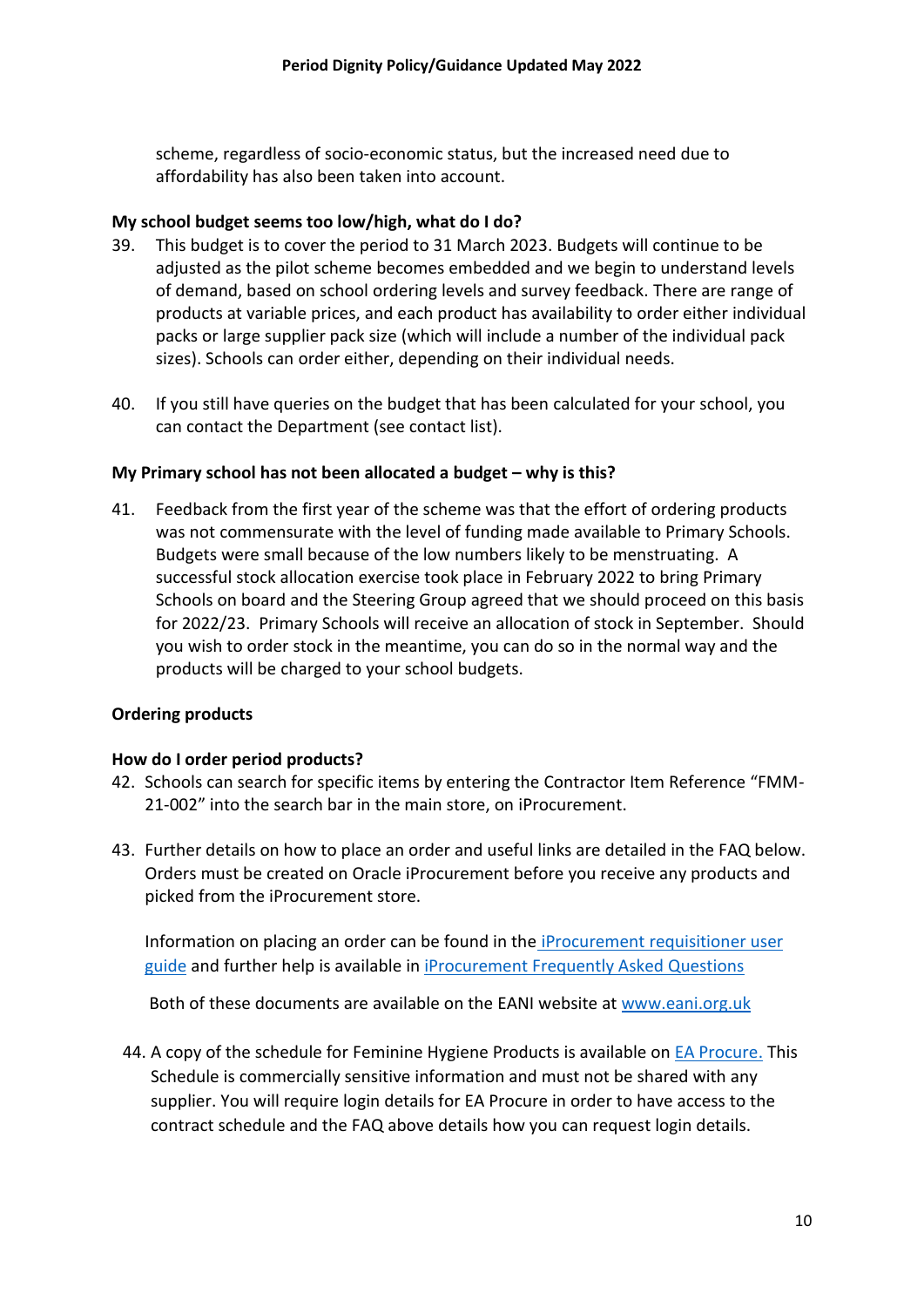Schools must ensure they receipt the products once received to ensure prompt payment of the Contractor.

45. **Schools who do not order using iProcure can still request a log on so they can view pricing by emailing [EAProcure@eani.org.uk](mailto:EAProcure@eani.org.uk)**. Orders can then be placed directly with the appointed supplier by emailing [orders@johnpreston.co.uk.](mailto:orders@johnpreston.co.uk) Ordering with the appointed supplier will allow these schools to benefit from competitive pricing and ensure demand data is captured during monitoring of the pilot.

#### **Which period products should I order?**

46. Schools should decide which combination of products are most suitable for the pupils in their setting and within their available budget. As a guide however, in the first year of a similar scheme in Scotland, 73% of products ordered were towels with 27% being tampons and other products. 75% of products ordered in the first year of the scheme in Northern Ireland were towels.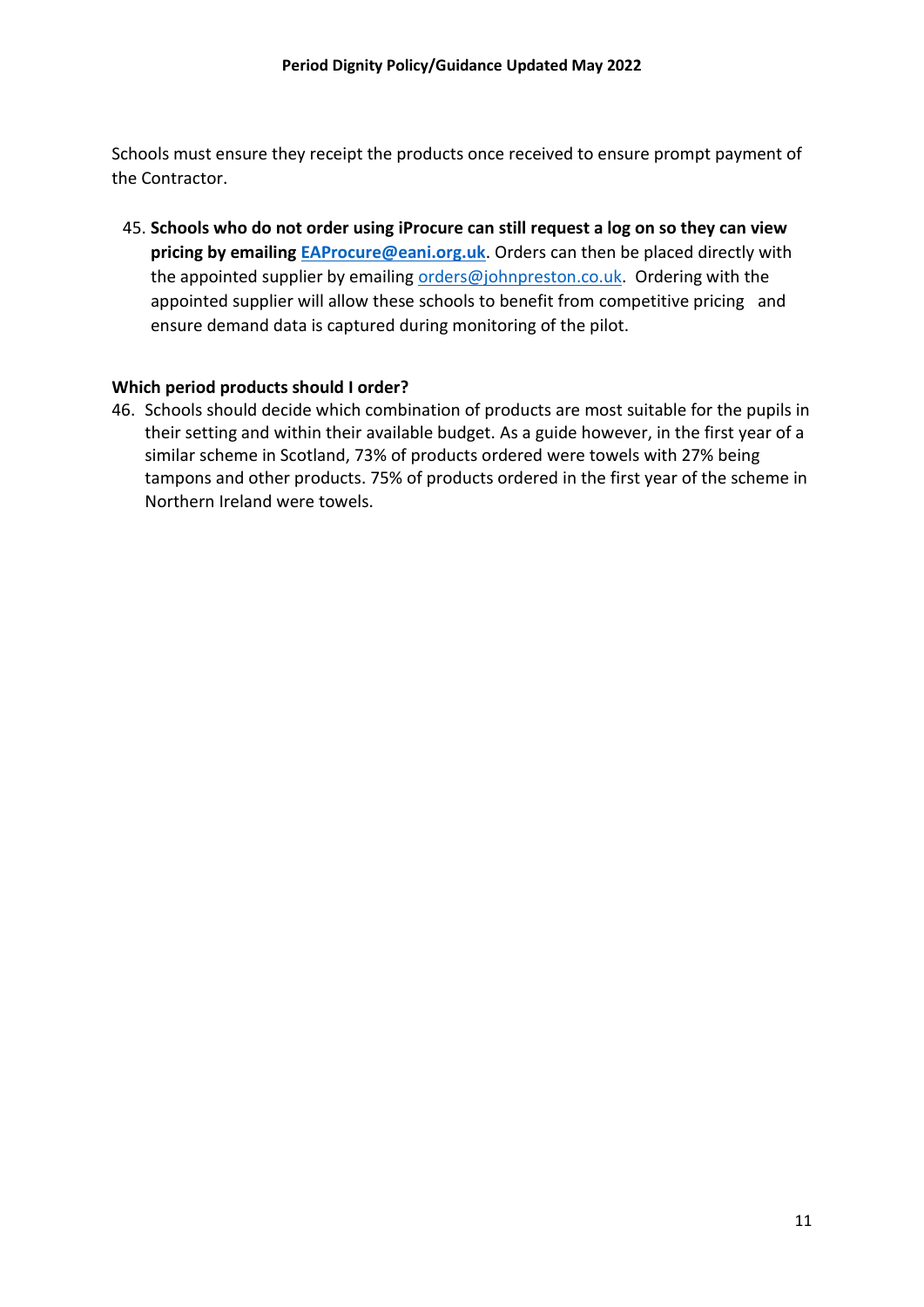#### *For primary schools*

47. We do not recommend tampons for primary schools and would suggest that the TSL Ultra-Thin Towels without wings would be most suitable for this age group. This is the line that will be allocated to Primary Schools in September.

#### *Tampons versus towels*

48. Towels accounted for over 70% of products ordered during the first year of a similar scheme in Scotland. In Northern Ireland 75% of products ordered by schools were towels in the first year of the scheme. CCEA's recent survey of schools 76.6% of pupils and 71.9% of teachers said tampons should also be made available.

#### **Toxic shock – potential risk**

49. Tampon use can be associated with Toxic Shock Syndrome (TSS). This is a rare but serious disease that can be fatal. If you decide to make tampons available in your setting you should ensure good stock rotation, that instructions for use are visible and available and that tampons are kept in their original packaging, for protection against damage.

#### **How often should I order?**

50. Schools need to balance available storage space with the need to consider environmental footprint (for example ordering once or twice a year). Where budgets are very small, it is recommended that one order, for the full amount, is placed.

#### **Can I use my Period Dignity budget to buy related items like wet wipes, spare pants and spare tights?**

51. DE and EA are working with the appointed supplier John Preston to investigate if these items can be made available to order by schools. We will advise schools as soon as these products are available.

#### **Teacher Professional Learning**

#### **How will the TPL be delivered?**

52. Teacher Professional Learning on developing a school Period Dignity and Menstrual Wellbeing Policy will be delivered as online sessions. Other topics may be covered as the need arises or as new resources become available.

#### **How will we be notified about the dates and content of the TPL sessions?**

53. The dates and content of the sessions will be notified to key contacts within each school via email.

#### **Will there be separate sessions for primary and post-primary schools?**

54. Yes – primary and post-primary schools will have tailored sessions.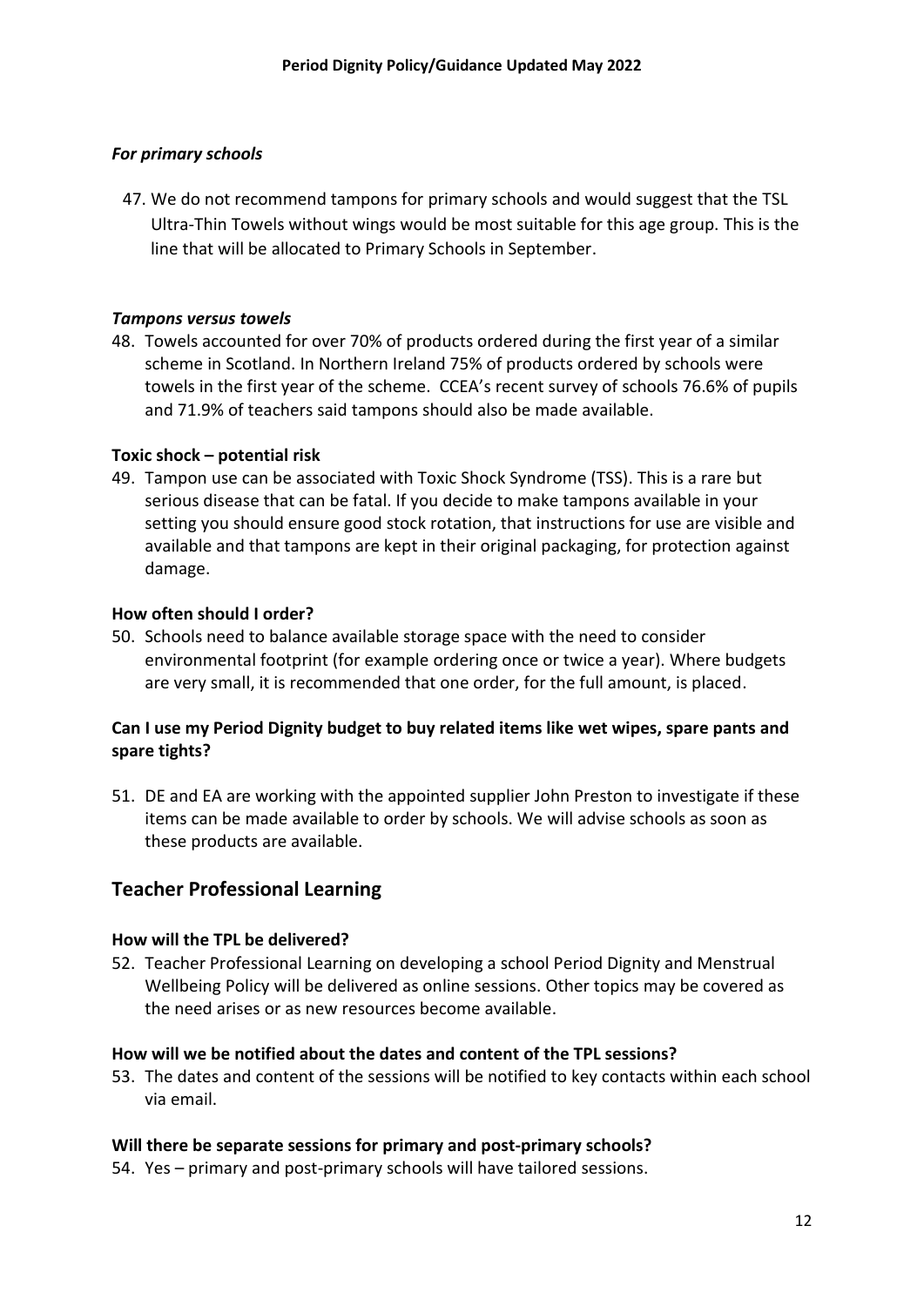#### **Who should attend the sessions?**

55. Participants should be from the school senior leadership team where possible to ensure implementation of a whole-school approach and cascade relevant training to other staff members. Teaching staff involved in teaching Relationships and Sexuality Education, pastoral staff and, potentially, school nurses may wish to undertake training. Larger post-primary schools may wish to nominate two members of staff

#### **How do we register?**

56. Period Dignity key contacts within each school will be notified of the registration details and links to the appropriate Eventbrite page via email.

#### **What will be covered?**

- 57. Topics covered will include:
	- Overview of the Period Dignity Pilot Scheme in Northern Ireland schools;
	- The toxic trio and its impact on menstruating pupils;
	- Challenging negative attitudes, stereotypes and gender inequality around periods;
	- Facts about menstruation;
	- Menstrual wellness physical and emotional wellbeing, leading up to and during periods;
	- Menstrual hygiene essential facts and how to deal with related situations;
	- Challenges pain, anxiety, fear, embarrassment, myths;
	- How Period Dignity links to Relationships and Sexuality Education within the curriculum; and
	- Developing a *Period Dignity School Policy*.

#### **How long will they last?**

58. The online sessions will be available as 2 or 3-hour sessions:

#### **What if none of the dates suit our nominated key Period Dignity staff?**

59. We will endeavour to ensure key staff from as many schools as possible can participate in the live online teacher professional learning sessions as they will provide opportunities for discussion and questions. However, if some teachers are unable to participate in the live sessions, they can access recorded sessions on the CCEA website at their convenience. Once available, links to these recordings will be sent out to Period Dignity key contacts.

#### **Is there teacher release available and how do we claim for this?**

60. Teacher release is available for those attending Period Dignity training. Contact CCEA for more information. (See contact list).

## **Are nominated key Period Dignity staff expected to cascade the training to others in the setting?**

61. Yes, key Period Dignity staff can use the Teacher Professional Learning PowerPoint presentations and supporting materials (which will be shared following the sessions) to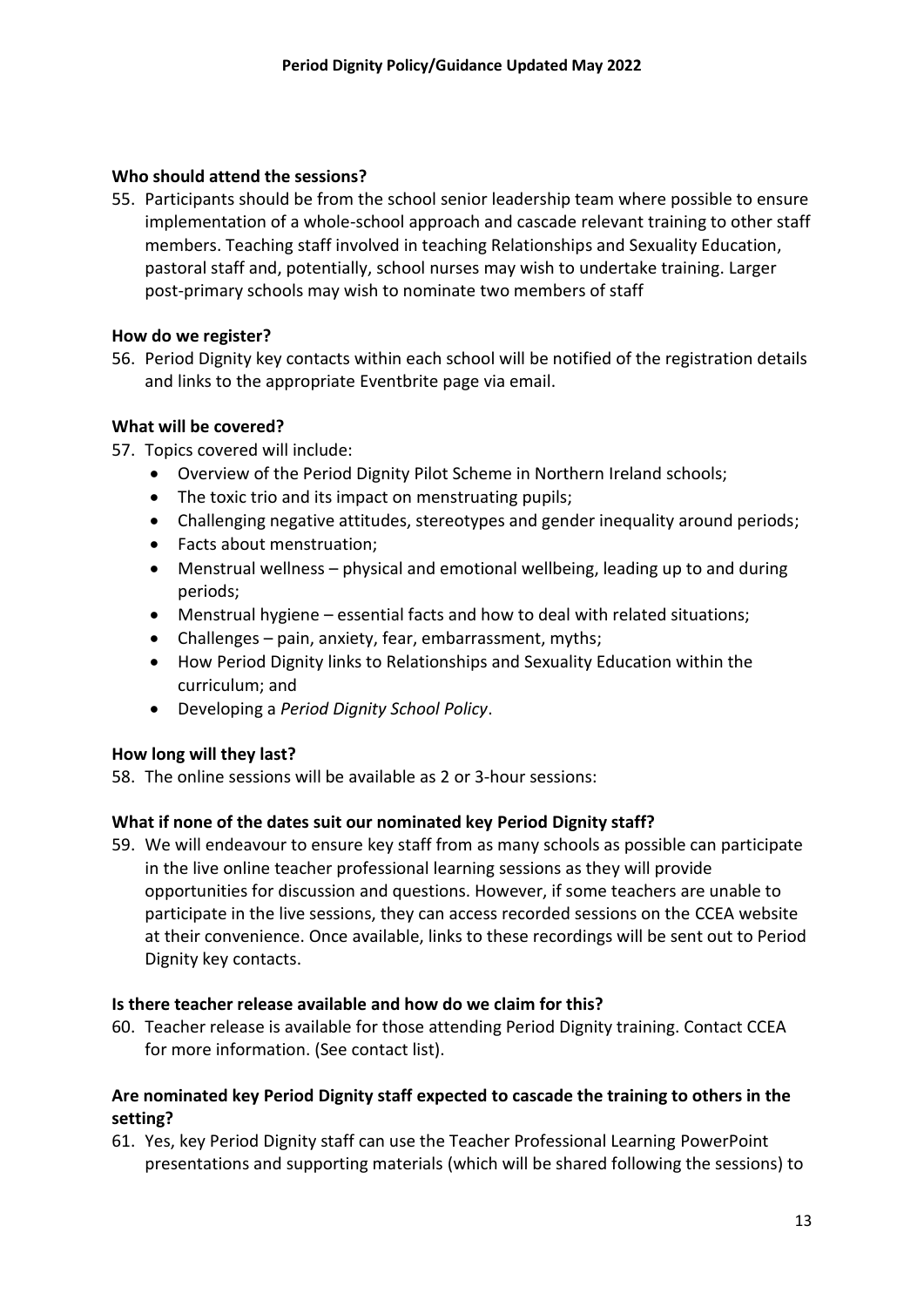cascade learning to other members of staff, ensuring a whole-school approach to the implementation of the scheme.

## <span id="page-13-0"></span>**Useful Contacts**

**The following contacts can assist with queries, should they not be addressed in the policy document and FAQs.**

## **EA**

Operational queries should be addressed to EA. Queries regarding pricing and ordering should be directed to **[facilities.procure@eani.org.uk](mailto:facilities.procure@eani.org.uk)**

Contract specific queries and queries on budget allocation method by school type, codes, switching to draw from main school budget, or day to day operation of the contract, please contact [perioddignity@eani.org.uk](mailto:perioddignity@eani.org.uk)

## **CCEA**

CCEA will answer questions on relevant curriculum materials and support to embed the Period Dignity Pilot Scheme within schools and teacher professional learning on the scheme.

## **Deidre Coffey: Education Manager – Period Dignity Project [dcoffey@ccea.org.uk](mailto:dcoffey@ccea.org.uk)**

#### **Roisin Radcliffe: Programme Manager [rradcliffe@ccea.org.uk](mailto:rradcliffe@ccea.org.uk)**

**DE**

DE will answer wider policy questions about the overall purpose and funding of the pilot scheme, including how the available budget to March 2023 has been calculated and shared between schools.

**Ashleigh Mitford: Tackling Educational Disadvantage Team [Ashleigh.Mitford@education](mailto:Ashleigh.Mitford@education-ni.gov.uk)[ni.gov.uk](mailto:Ashleigh.Mitford@education-ni.gov.uk)**

**Dale Heaney: Tackling Educational Disadvantage Team [Dale.Heaney@education-ni.gov.uk](mailto:Dale.Heaney@education-ni.gov.uk) [attendance@education-ni.gov.uk](mailto:attendance@education-ni.gov.uk)**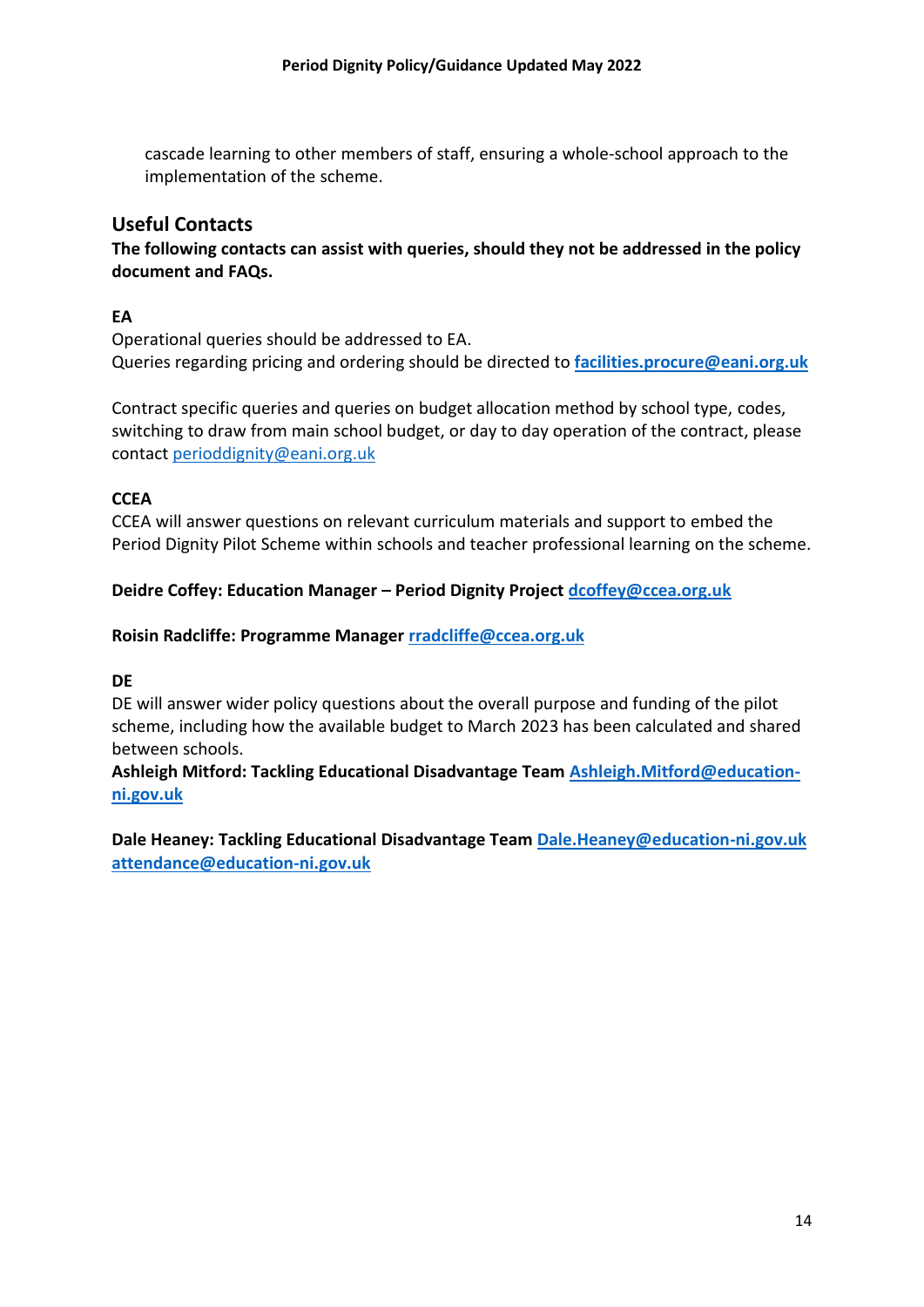# <span id="page-14-0"></span>**Annexes**

#### **Annex 1: Case Studies of Good Practice**

These case studies in this section are from schools in another region of the UK. As the Period Dignity Pilot Project becomes embedded in schools in Northern Ireland, local examples of good practice will be shared through the [CCEA website](https://ccea.org.uk/learning-resources/period-dignity)

#### **Importance of the Period Dignity Pilot Scheme**

Access to free products can:

- − promote equality;
- − help keep young people in school;
- − increase concentration in class through not having to worry about lack of period products or leaking;
- − increase confidence to participate in sports or other extracurricular activities;
- − support good health; and
- − prevent menstruating young people from having to make decisions to either wear the wrong product, substitute a poor-quality product or toilet roll, or wear a product for longer than is safe.

## **Case Study 1 – Primary School (600 male and female pupils)**

- Conversations held with all female Year 4–Year7 pupils to launch the programme.
- Education about menstruation with all pupils in Sexual Health and Relationships Education (SHRE).
- Letters sent to parents to inform them of the programme.
- Period pads and baby wipes were made available in drawers in Year 4–Year 7 toilets with extra products available at Pupil Support.
- Pupils in Year 4–Year 7 who needed them were given period products home for the holiday periods.
- Parental communications of vital importance especially for parents of younger pupils.
- Basic education for pupils below Year 4 may be necessary if toilets are shared across several years.
- Close liaison between primary and post-primary schools allows for a smooth transition.

#### **Case Study 2 – High School (945 male and female students)**

- The school engaged with students to agree the best method to distribute period products during a pilot project.
- A steering group was formed from pupils from lower and upper schools to decide how to roll out the free products. The steering group has grown to include new members, including many male students.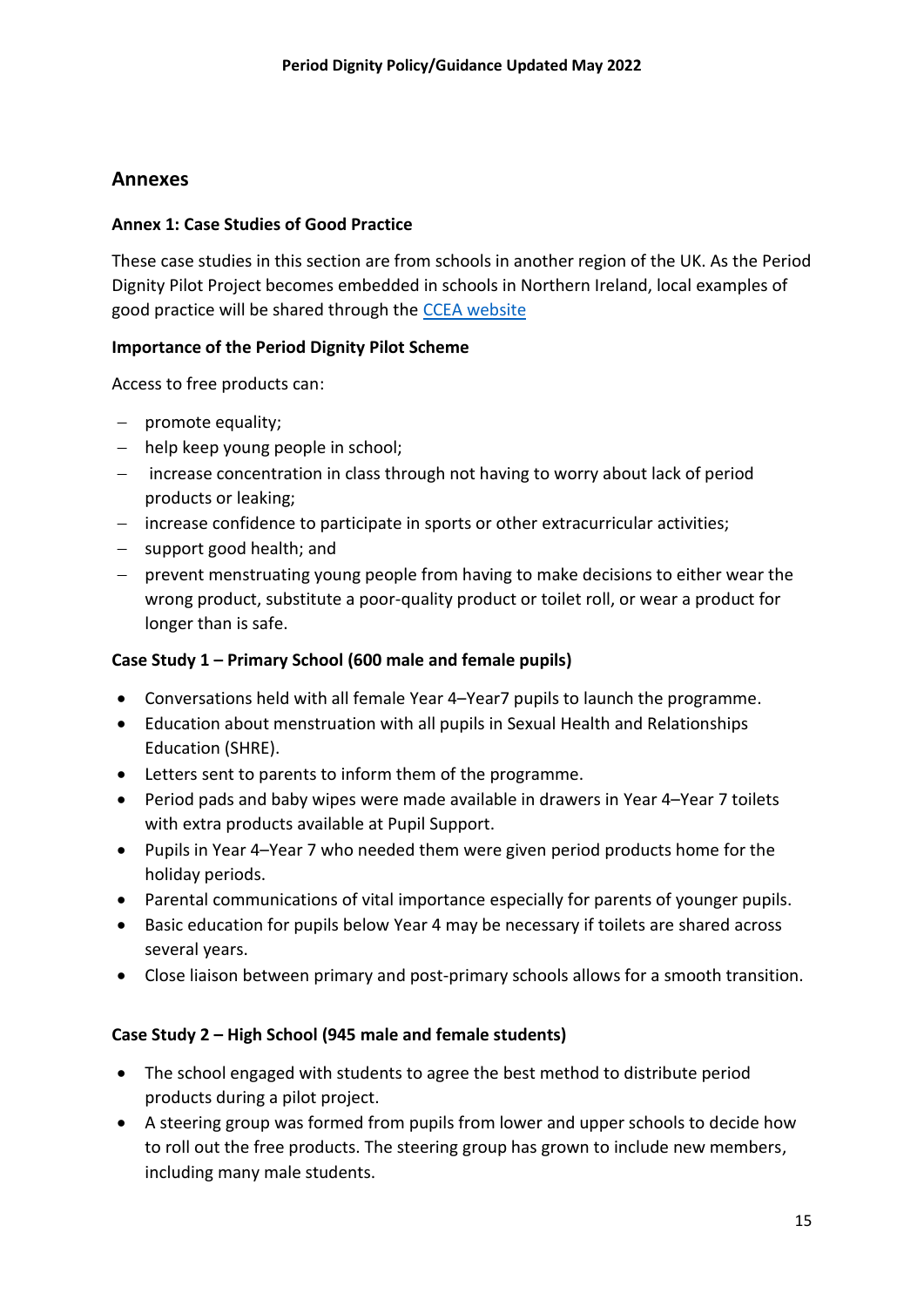- A gender-neutral mascot was adopted to raise awareness of the fact that not everyone who has a period identifies as female.
- Assemblies and a high-profile poster campaign using the mascot accompanied the launch of free product provision.
- A whole-school approach was implemented with a focus of removing the stigma associated with periods and making access fun.
- Period products were placed in drawered storage units in all female toilets, PE changing rooms, pupil support offices and in a named classroom on each corridor.
- To help destigmatise access to the storage boxes, they are also stocked with wipes, cotton pads, bobbles, deodorants, body spray, nail files and tissues.
- Before and after surveys found that 84% of students felt more comfortable talking about their periods after the pilot.
- The pilot project created strong leadership opportunities for students who have grown in confidence.

## **Case Study 3 – High School (880 male and female students)**

- The school engaged with students to determine the best method of distribution and a steering group of senior students was formed. This group decided how and where to place the products.
- The scheme was announced in an all-female assembly delivered by the student steering group.
- They framed the scheme in terms of period equality and dignity rather than period poverty.
- The steering group also raised awareness of the scheme and established a rota to monitor stock levels.
- They decided to make the period products available in each toilet cubicle rather than in the public areas of bathrooms. They felt that privacy and student-ownership was key to a successful uptake and student buy-in.
- Student buy-in has also reduced vandalism and misuse of the period products with only one instance of pads down a toilet.
- The steering group also received training to deliver period education and hosted a conference for other local schools on period poverty.
- New students were recruited to take over leadership roles in the steering group the following year.
- The school plans to involved male students more formally in the scheme.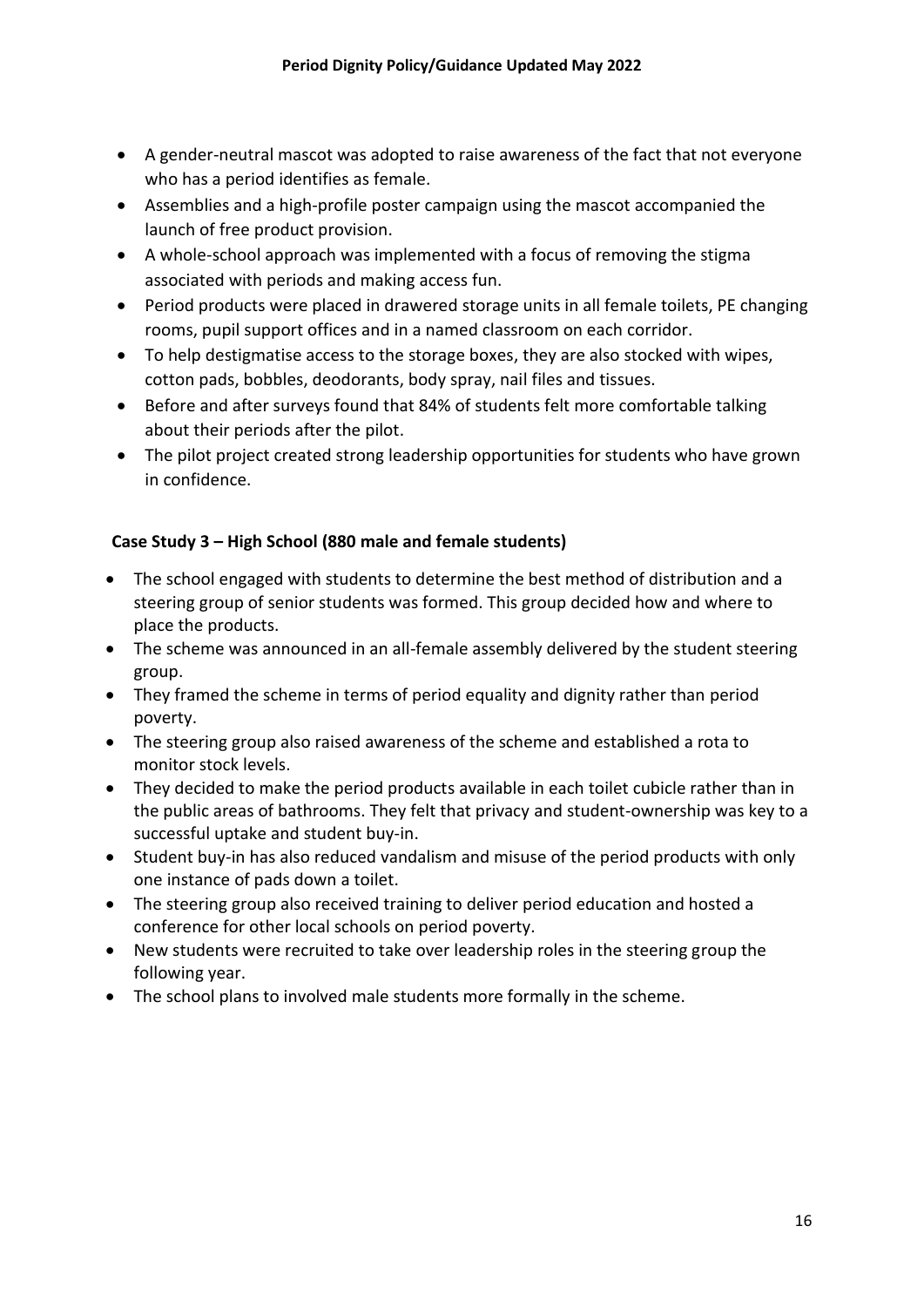#### **Annex 2: Key considerations**

When setting up the scheme in your school, think about the following actions:

### **1. Consult with your students at an early stage**

- The scheme is for them, and their ideas and concerns should be listened to.
- They are best placed to say which period products they would like to see provided as well as how they would like them distributed and accessed.
- Student toilets have their own unique social dynamics. Listening to your students can reveal hidden barriers to access.
- This project creates leadership opportunities for young people. Creating a student steering group empowers young people and ensures student buy-in.
- If students are invested in the project, then they are more likely to support it.
- Engaged groups of young people monitor each other and help prevent abuse and vandalism.
- **2. Ordering and practicalities – keep the needs of your menstruating students at the forefront**
- Make a range of products and different qualities available, giving students choice about the products they want to use.
- Ensure:
	- − there are sufficient period products available, and they are routinely restocked;
	- − period products are easily accessible; and
	- − anyone who menstruates can access products, including transgender men or non-binary individuals, and that language is gender neutral.
- Allow students, where possible, to lead on the roll out of the pilot scheme, raising awareness, monitoring provision and restocking.
- Above all, protect students' dignity, avoiding anxiety, embarrassment and stigma.

#### **3. Raise awareness**

- Inform all students (male and female) about the project.
- Inform parents and all staff about the project.
- Ensure everyone knows what period products are available and where they can be accessed.
- Students should be aware of the school's Period Dignity key contact (member of staff).

#### **4. Education**

- Complement free period product provision with education about periods, period dignity and menstrual wellbeing.
- Awareness raising and education should:
	- − promote the availability of free period products;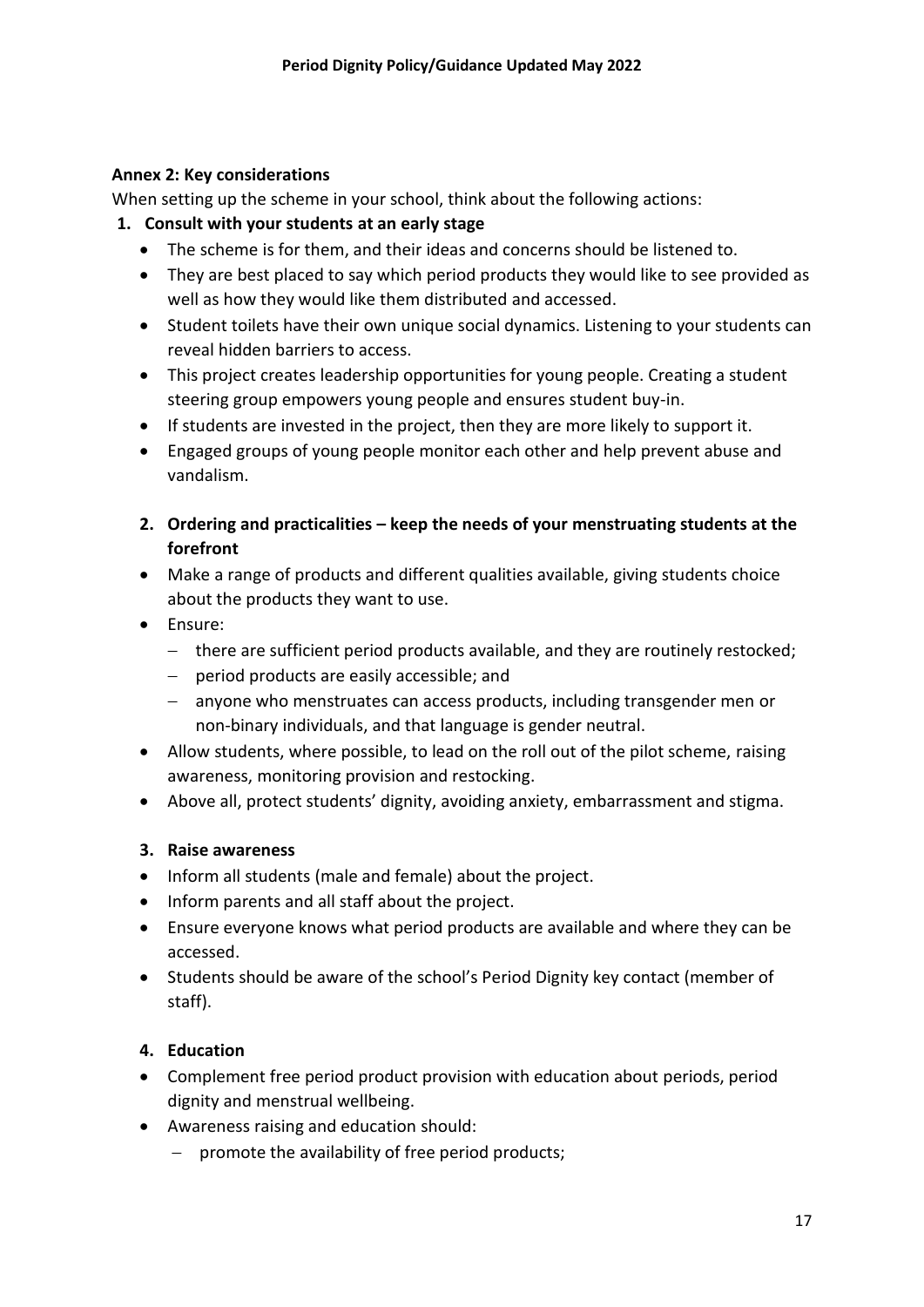- − increase knowledge about the menstrual cycle, periods and menstrual wellbeing; and
- − **challenge negative attitudes, stereotypes and gender inequality around periods**.
- Consider opportunities for peer-led learning.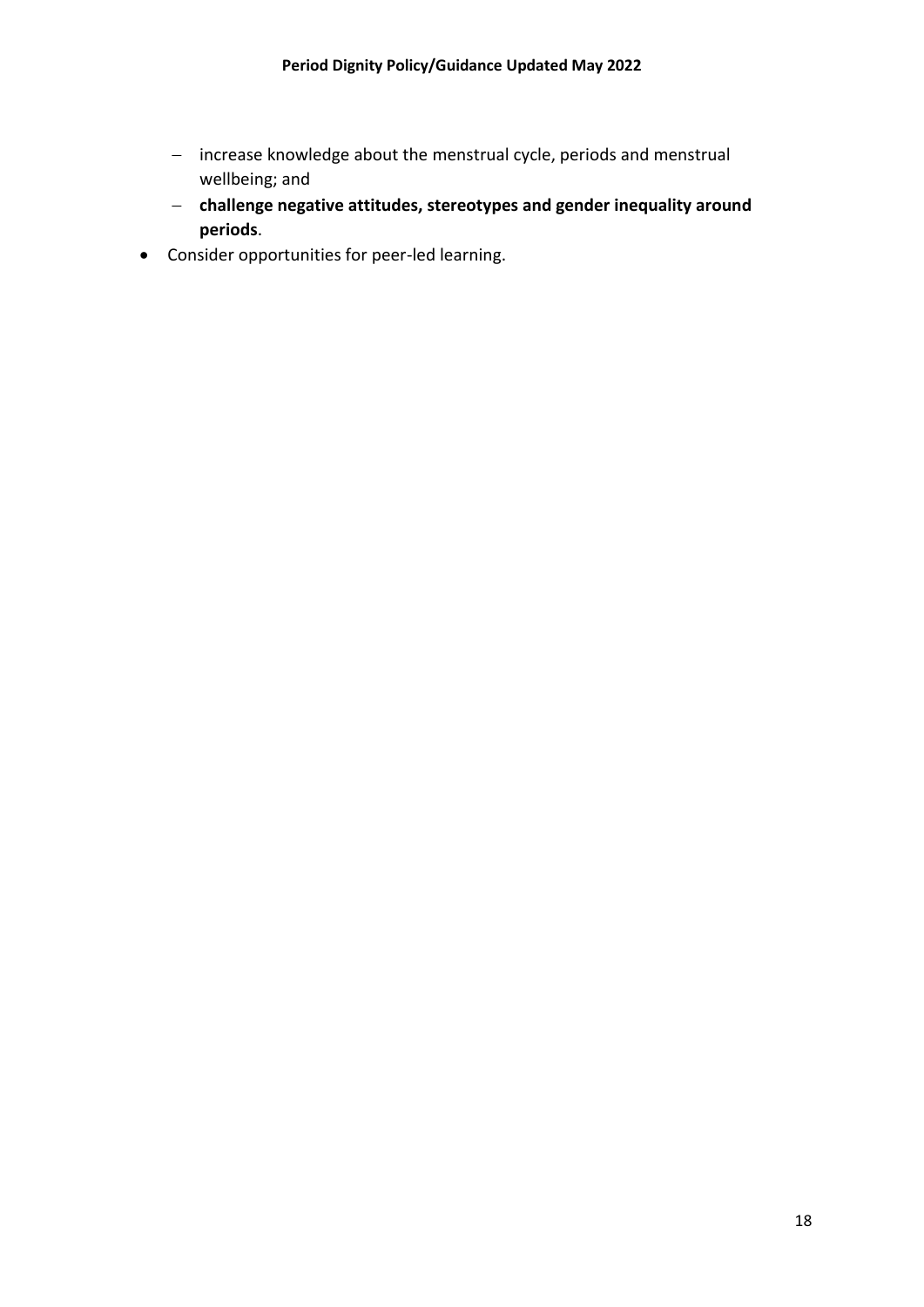#### **Annex 3: Findings from other pilot projects**

- Young people in schools do not want to ask staff for products in the classroom, in the school office, in pastoral care. It is embarrassing.
- Young people can find using the toilet at school embarrassing many will avoid going to the toilet altogether. Changing a pad can be noisy, and pupils in neighbouring stalls might hear the rustling, and know they have their period.
- Locking toilet doors during lesson times prevents pupils from changing their period products in privacy.
- Young people often feel unable to collect products from communal sinks and public areas for fear someone sees them take one.
- Sometimes products are stocked in some toilets but not others, resulting in a long walk to fetch products from the opposite side of the school site.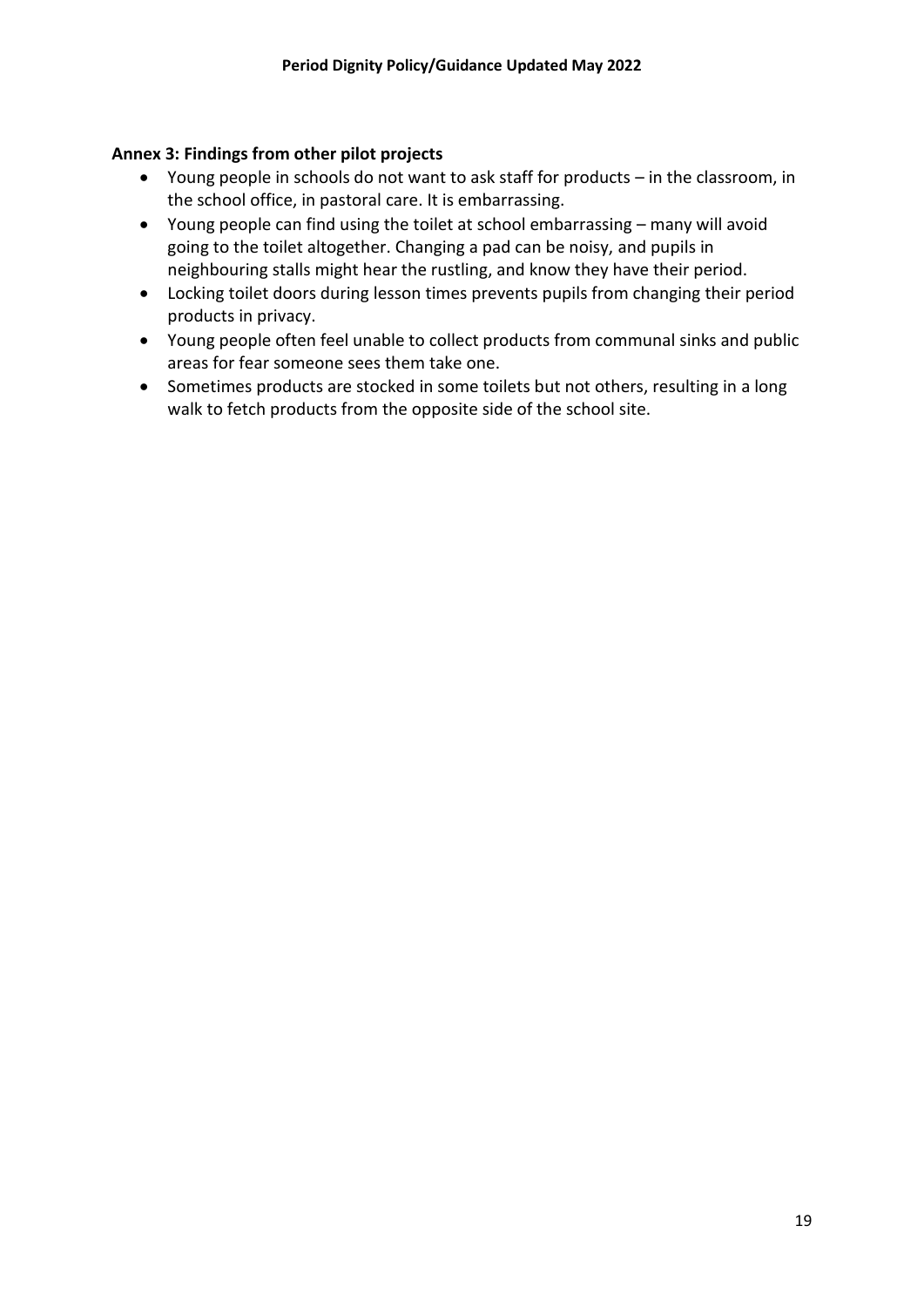## **Annex 4: Framework for Developing a Period Dignity School Policy**

| 1. Contextual information                                                                                                                                                                                                                                                                                                                                                                                                                                                                                                                                                                             |  |  |
|-------------------------------------------------------------------------------------------------------------------------------------------------------------------------------------------------------------------------------------------------------------------------------------------------------------------------------------------------------------------------------------------------------------------------------------------------------------------------------------------------------------------------------------------------------------------------------------------------------|--|--|
| <b>School Details</b>                                                                                                                                                                                                                                                                                                                                                                                                                                                                                                                                                                                 |  |  |
| Date of policy                                                                                                                                                                                                                                                                                                                                                                                                                                                                                                                                                                                        |  |  |
| Overall school aims and objectives of the Period<br>Dignity policy                                                                                                                                                                                                                                                                                                                                                                                                                                                                                                                                    |  |  |
| How the aims of the Period Dignity/Menstrual<br>٠<br>Wellbeing policy support the values, ethos, and<br>moral and ethical framework of the school<br>How this will inform education and awareness<br>$\bullet$<br>around Period Dignity/Menstrual Wellbeing in<br>the school in an inclusive and equitable manner<br>How the policy links to the School Development<br>٠<br>Plan                                                                                                                                                                                                                      |  |  |
| How the policy takes account of The Equality Act<br>(Sexual Orientation) Regulations (Northern<br>Ireland) 2006. This is available at<br>www.legislation.gov.uk<br>Reference to the relevant sections of UNCRC,<br>٠<br>available at www.unicef.org.uk<br>How the policy contributes to <b>Every School a</b><br>$\bullet$<br><b>Good School, Together Towards Improvement</b><br>and Community Relations, Equality and Diversity<br>in Education Policy. These documents are<br>available at www.deni.gov.uk<br>How the policy supports children and young<br>peoples' strategy for Northern Ireland |  |  |
| 2. Policy formation and consultation process                                                                                                                                                                                                                                                                                                                                                                                                                                                                                                                                                          |  |  |
| How the policy was drawn $up$ – who was consulted<br>(for example staff, governors, pupils and/or parents)<br>and how                                                                                                                                                                                                                                                                                                                                                                                                                                                                                 |  |  |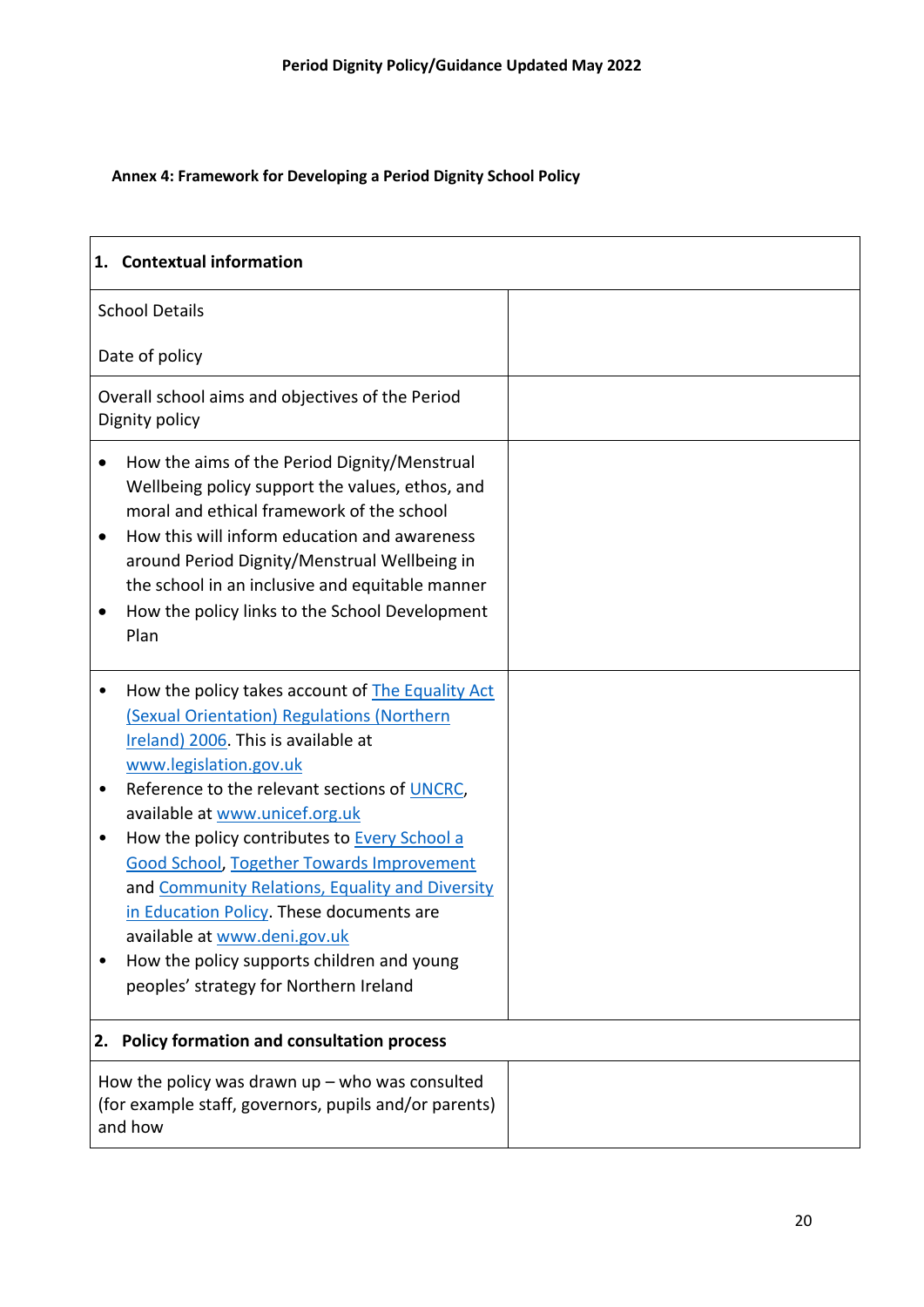| How the policy will be disseminated $-$ who will<br>receive it and where it can be accessed                                                                                                                                                                                                                                                                                                                                                                                                           |  |  |  |
|-------------------------------------------------------------------------------------------------------------------------------------------------------------------------------------------------------------------------------------------------------------------------------------------------------------------------------------------------------------------------------------------------------------------------------------------------------------------------------------------------------|--|--|--|
| How and when it will be reviewed                                                                                                                                                                                                                                                                                                                                                                                                                                                                      |  |  |  |
| Contact person for comments or feedback on policy                                                                                                                                                                                                                                                                                                                                                                                                                                                     |  |  |  |
| How the policy is linked to other school policies such<br>as:<br>Child Protection policy or Safeguarding policy<br>Pastoral Care Programme<br>RSE policy<br>SEN policy<br>Positive Behaviour policy<br>Anti-Bullying policy<br>$\bullet$<br>Environmental policy<br>$\bullet$<br>Policy on using outside agencies and vetting<br>arrangements<br>Confidentiality policy                                                                                                                               |  |  |  |
| Key staff and roles and responsibilities<br>3.                                                                                                                                                                                                                                                                                                                                                                                                                                                        |  |  |  |
| School Leader with responsibility for Period Dignity<br>School Governor with oversight of the Period<br><b>Dignity Programme</b><br>Pastoral Care lead<br>٠<br>Period dignity key contact<br>$\bullet$<br><b>SENCO</b><br>SEN staff<br>Safeguarding and Child Protection lead                                                                                                                                                                                                                         |  |  |  |
| Whole-school approach to period dignity<br>4.                                                                                                                                                                                                                                                                                                                                                                                                                                                         |  |  |  |
| i. School Ethos<br>How the school supports period dignity through its<br>provision, for example:<br>visibly promotes the importance of period dignity<br>challenges negative views, stereotypes, gender<br>$\bullet$<br>inequality and stigma around periods<br>communication about period dignity and related<br>$\bullet$<br>issues is through a whole-school approach<br>how the school approaches education for young<br>٠<br>males on period dignity, period equality and<br>menstrual wellbeing |  |  |  |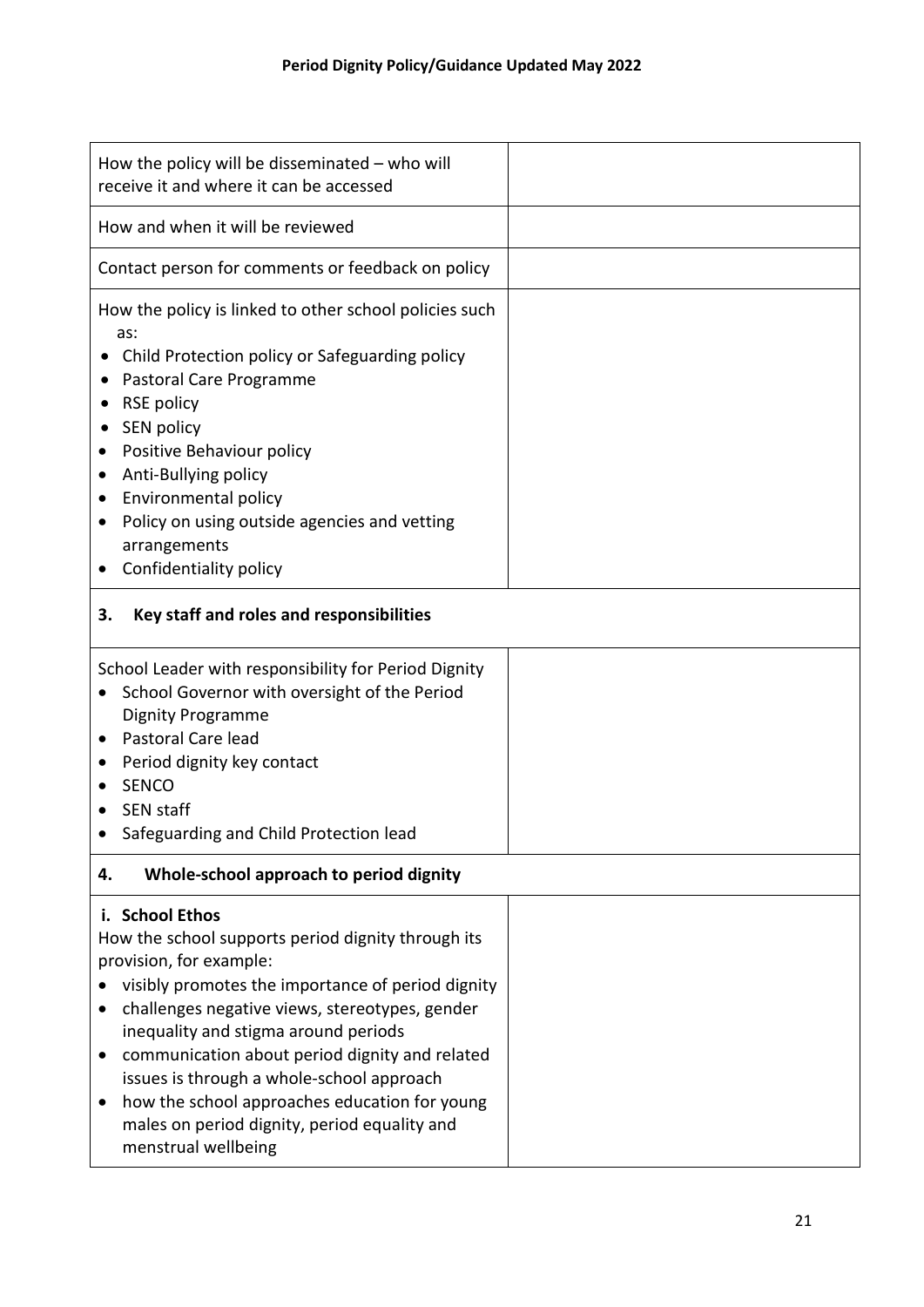| education around periods, period dignity and<br>menstrual wellbeing complements the provision<br>of free products                                                                                                                                                                                                                                                                                                                                                                                                                                     |
|-------------------------------------------------------------------------------------------------------------------------------------------------------------------------------------------------------------------------------------------------------------------------------------------------------------------------------------------------------------------------------------------------------------------------------------------------------------------------------------------------------------------------------------------------------|
| ii. Child-Centred Provision<br>How the school supports pupils through its<br>provision, for example:<br>Pastoral Care - addressing issues that affect<br>young people in relation to periods or period<br>dignity<br>how the school provides for pupils with SEN<br>considering the gender, culture, religion and age<br>٠<br>range of pupils in the school<br>engaging with pupils when determining how and<br>where period products are made available<br>evaluating the impact of the period dignity<br>$\bullet$<br>scheme through pupil feedback |
| The period dignity scheme<br>5.                                                                                                                                                                                                                                                                                                                                                                                                                                                                                                                       |
| Early consultation carried out with pupils on the<br>period dignity scheme                                                                                                                                                                                                                                                                                                                                                                                                                                                                            |
| How free period products are chosen and purchased<br>for use within the school                                                                                                                                                                                                                                                                                                                                                                                                                                                                        |
| Types of products available for menstruating pupils                                                                                                                                                                                                                                                                                                                                                                                                                                                                                                   |
| How free period products are made available to<br>those that need them during the school term                                                                                                                                                                                                                                                                                                                                                                                                                                                         |
| Arrangements for period products to be available to<br>those that need them during school holidays                                                                                                                                                                                                                                                                                                                                                                                                                                                    |
| Where period products are stored                                                                                                                                                                                                                                                                                                                                                                                                                                                                                                                      |
| Process and people involved in monitoring and<br>replenishing period product supplies including<br>checking expiry dates                                                                                                                                                                                                                                                                                                                                                                                                                              |
| Identity of staff member(s) who pupils can approach<br>with any issues they may have.                                                                                                                                                                                                                                                                                                                                                                                                                                                                 |
| Pupil and parental involvement in the period dignity<br>scheme.                                                                                                                                                                                                                                                                                                                                                                                                                                                                                       |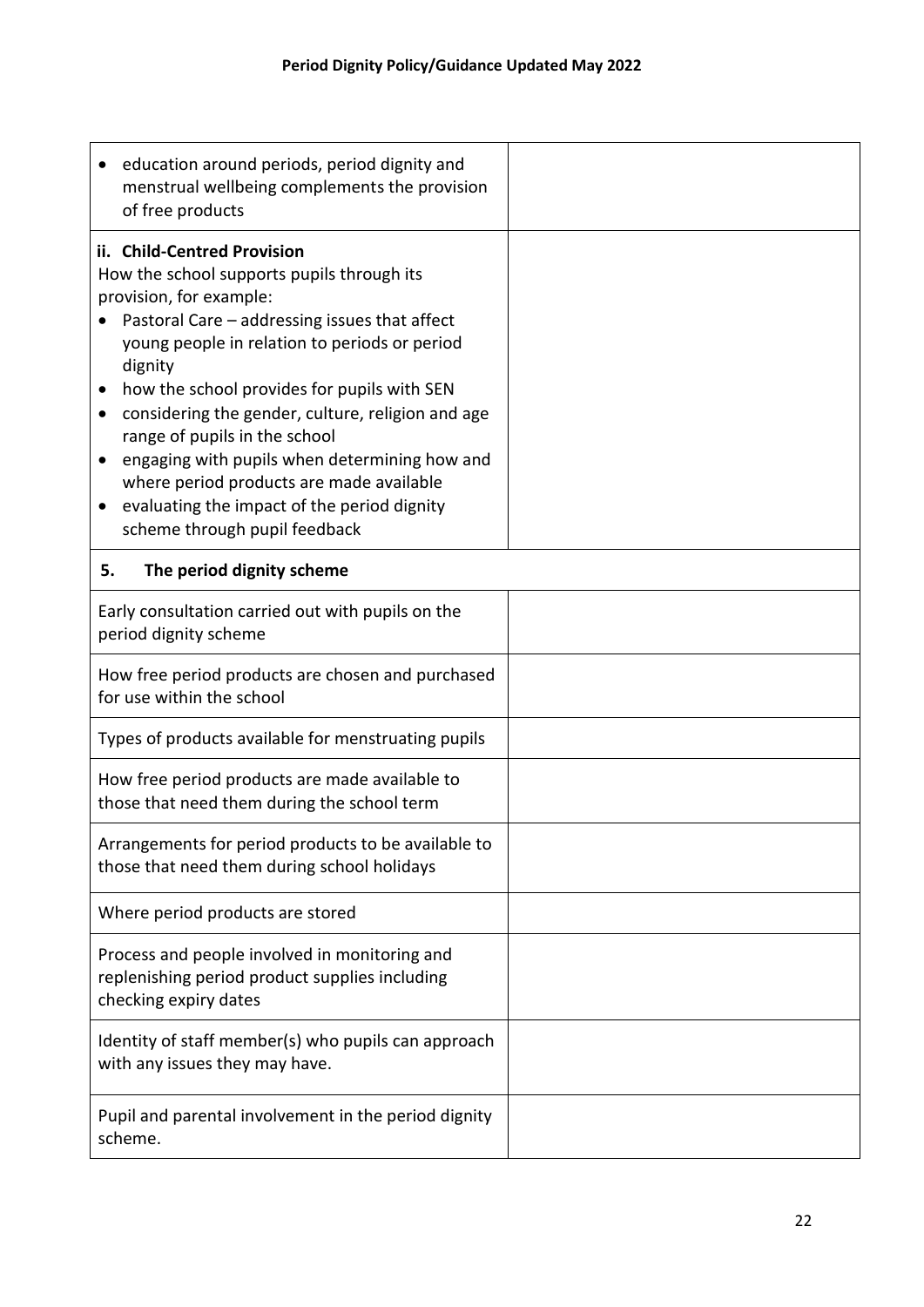| Period Dignity and Menstrual Wellbeing Education and Learning<br>6.                                                                                                                            |  |  |
|------------------------------------------------------------------------------------------------------------------------------------------------------------------------------------------------|--|--|
| How the teaching about period dignity/menstrual<br>wellbeing supports the school's ethos and reflects<br>the moral and religious principles held by parents or<br>carers and school management |  |  |
| The objectives of education about period<br>dignity/menstrual wellbeing within the school -<br>what the school is setting out to achieve                                                       |  |  |
| How the school will ensure inclusive learning for all<br>pupils through education about period<br>dignity/menstrual wellbeing                                                                  |  |  |
| The management and co-ordination of period<br>dignity/menstrual wellbeing education in the school                                                                                              |  |  |
| Period Dignity and Menstrual Wellbeing Education<br>co-ordinator                                                                                                                               |  |  |
| Classroom or teaching arrangements, for example<br>single-gender classes, mixed gender classes or both                                                                                         |  |  |
| Approaches to learning and teaching - teaching<br>methodologies that will be used                                                                                                              |  |  |
| Provision for pupils with SEN                                                                                                                                                                  |  |  |
| Period dignity/menstrual wellbeing resources used<br>and criteria for selection (to ensure they are<br>inclusive and consistent with the school's moral and<br>values framework)               |  |  |
| Strategies for gathering and disseminating the most<br>current and relevant information and related<br>research to inform planning and ensure relevance                                        |  |  |
| How to deal with sensitive issues and respond to<br>pupils' questions                                                                                                                          |  |  |
| <b>Teacher Professional Learning</b><br>Who<br>How<br>When<br>How often                                                                                                                        |  |  |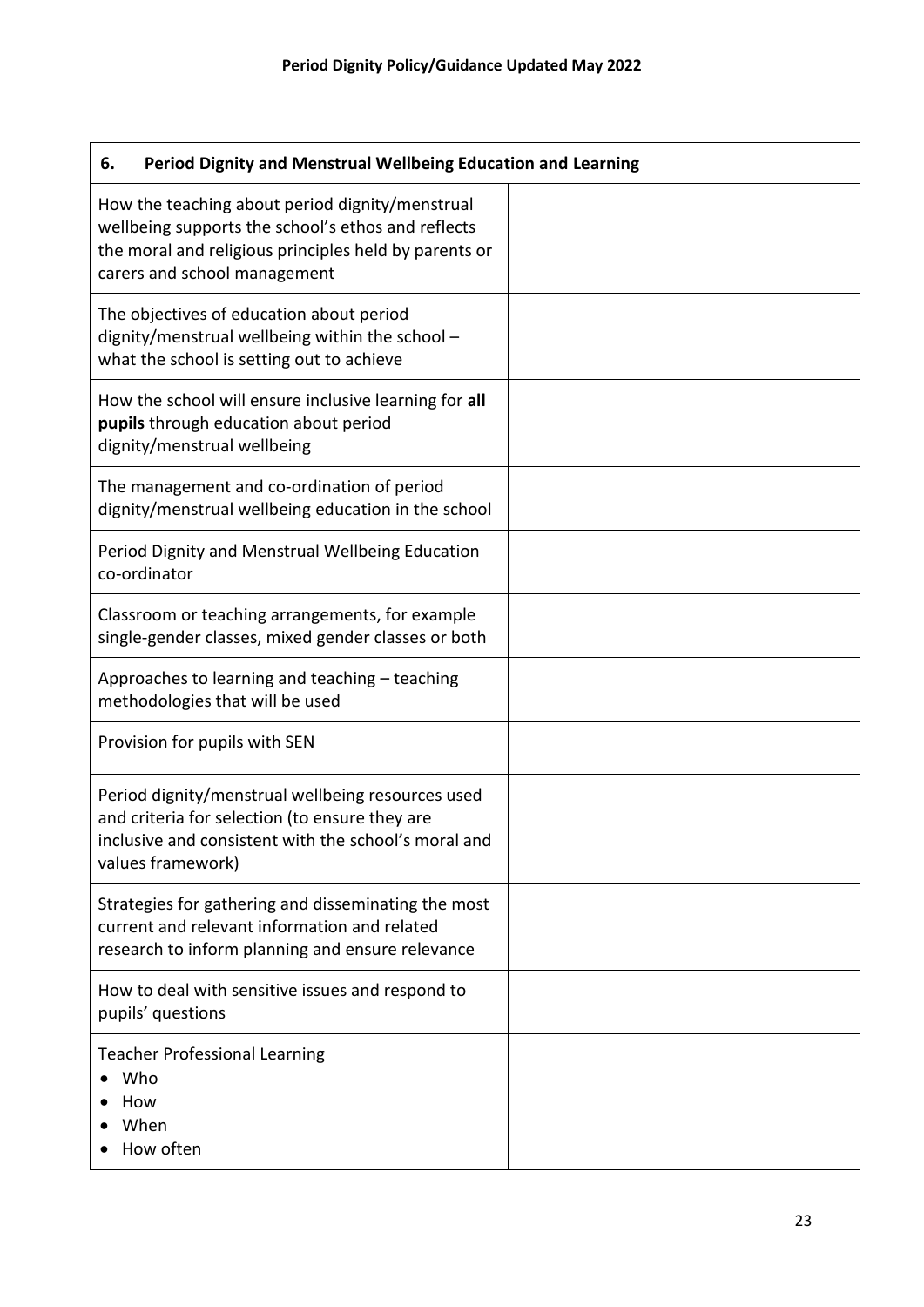| $\bullet$                           | Monitoring and evaluation of period<br>dignity/menstrual wellbeing education provision<br>Tools for gathering data<br>Who will be involved<br>How often evaluation takes place                                                                                                                                                                                                                                                                                                                                                                                                                                                               |  |
|-------------------------------------|----------------------------------------------------------------------------------------------------------------------------------------------------------------------------------------------------------------------------------------------------------------------------------------------------------------------------------------------------------------------------------------------------------------------------------------------------------------------------------------------------------------------------------------------------------------------------------------------------------------------------------------------|--|
|                                     | 7. Involving and consulting with parents or carers                                                                                                                                                                                                                                                                                                                                                                                                                                                                                                                                                                                           |  |
| $\bullet$<br>$\bullet$              | Parents' or carers' rights and responsibilities<br>Engagement with parents or carers, for example<br>policy consultation, information, support sessions<br>or providing materials for home use<br>Parents or carers with learning difficulties<br>Withdrawal from lessons on period dignity,<br>period equality and menstrual wellbeing                                                                                                                                                                                                                                                                                                      |  |
|                                     | 8. Links across the curriculum and to the wider life<br>of the school                                                                                                                                                                                                                                                                                                                                                                                                                                                                                                                                                                        |  |
| $\bullet$<br>$\bullet$<br>$\bullet$ | How the learning and teaching about period<br>dignity, period equality and menstrual wellbeing<br>links across the curriculum to other areas of<br>learning in the different key stages<br>How elements of the wider pastoral programme<br>support and complement education about<br>period dignity, period equality and menstrual<br>wellbeing, for example school assemblies<br>How other school initiatives support and<br>complement education about period dignity,<br>period equality and menstrual wellbeing,<br>including RSE, Health and Wellbeing, Personal<br>Development and the UNICEF Rights Respecting<br><b>School Award</b> |  |
| 9.                                  | <b>Managing issues</b>                                                                                                                                                                                                                                                                                                                                                                                                                                                                                                                                                                                                                       |  |
| $\bullet$<br>$\bullet$              | Warning signs that staff will watch for which may<br>indicate a pupil may be experiencing emotional<br>or physical distress due to having a period<br>Ensuring staff are supportive and non-<br>judgemental<br>How the school responds to absences due to<br>period issues<br>What additional items and facilities are available<br>to menstruating pupils should they be needed,                                                                                                                                                                                                                                                            |  |